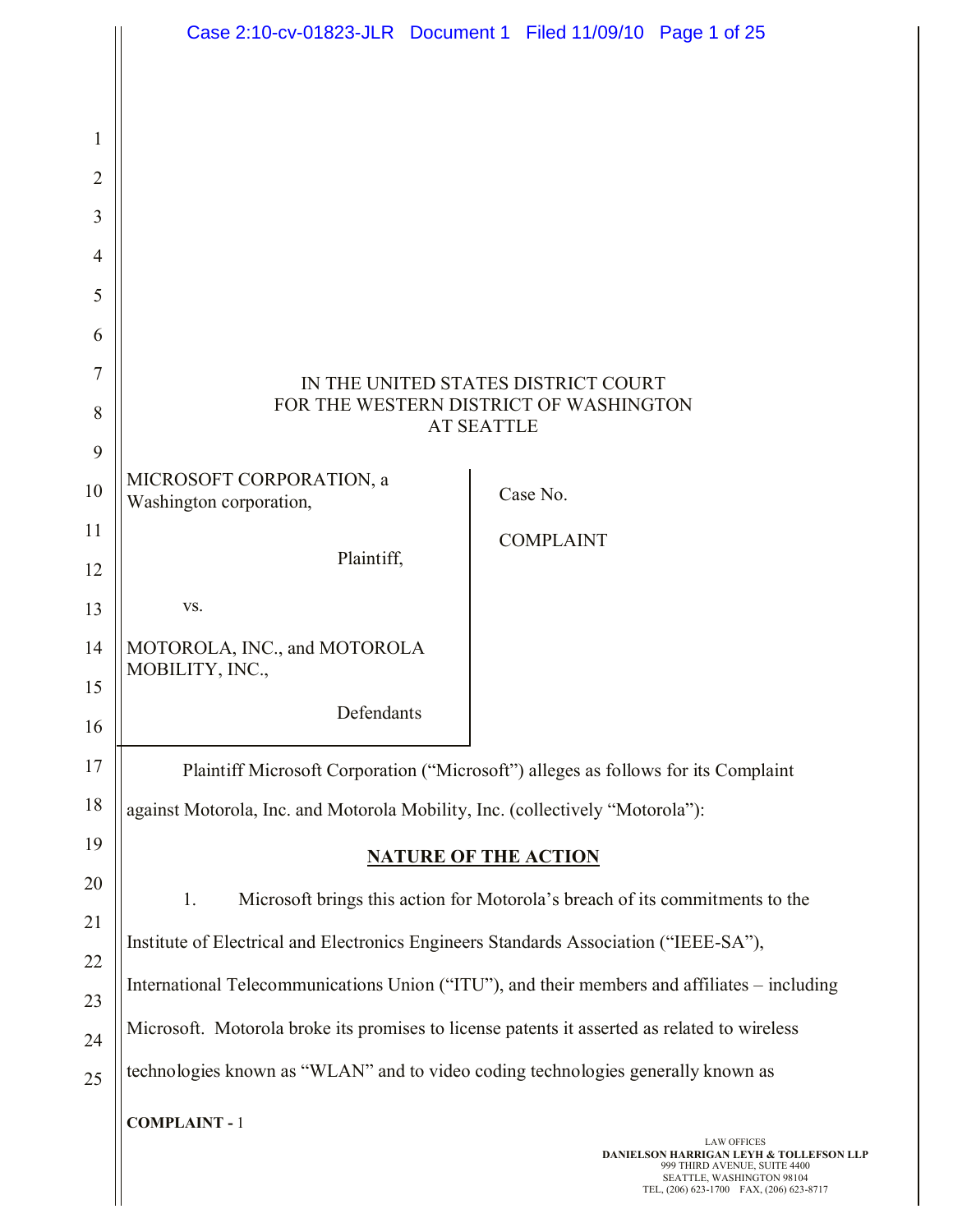"H.264" under reasonable rates, with reasonable terms, and under non-discriminatory conditions.

3 4 5 6 7 8 9 10 11 12 13 14 15 16 17 18 19 20 21 22 23 24 25 2. Participants in IEEE-SA standards setting efforts, including those directed to WLAN technology, were subject to the IEEE-SA Standard Board Bylaws concerning the submission of Letters of Assurance related to patent claims deemed "essential" by a submitting party. Clause 6 of those Bylaws (which was revised slightly over the years) generally provides in pertinent part: A Letter of Assurance shall be either: a) A general disclaimer to the effect that the submitter without conditions will not enforce any present or future Essential Patent Claims against any person or entity making, using, selling, offering to sell, importing, distributing, or implementing a compliant implementation of the standard; or b) A statement that a license for a compliant implementation of the standard will be made available to an unrestricted number of applicants on a worldwide basis without compensation or under reasonable rates, with reasonable terms and conditions that are demonstrably free of any unfair discrimination. 3. Motorola openly and publicly submitted Letters of Assurance pursuant to Clause 6 of the IEEE-SA Standards Board Bylaws that it would offer to license any of its patents that it identified as "essential" to the applicable WLAN standard(s) to any entity under reasonable rates on a non-discriminatory basis. IEEE-SA and its participants and affiliates relied on Motorola's promises in developing, adopting and implementing IEEE-SA technical standards. These standards are now implemented worldwide in a variety of electronic devices that have become commonplace. Microsoft invested substantial resources in developing and marketing products in compliance with these standards, relying on the assurances of participating patent holders – including Motorola – that any patents asserted to be "essential" by such patent holders would be available for licensing on such terms, regardless of whether such patents were, in fact, used in any particular implementation.

## **COMPLAINT -** 2

1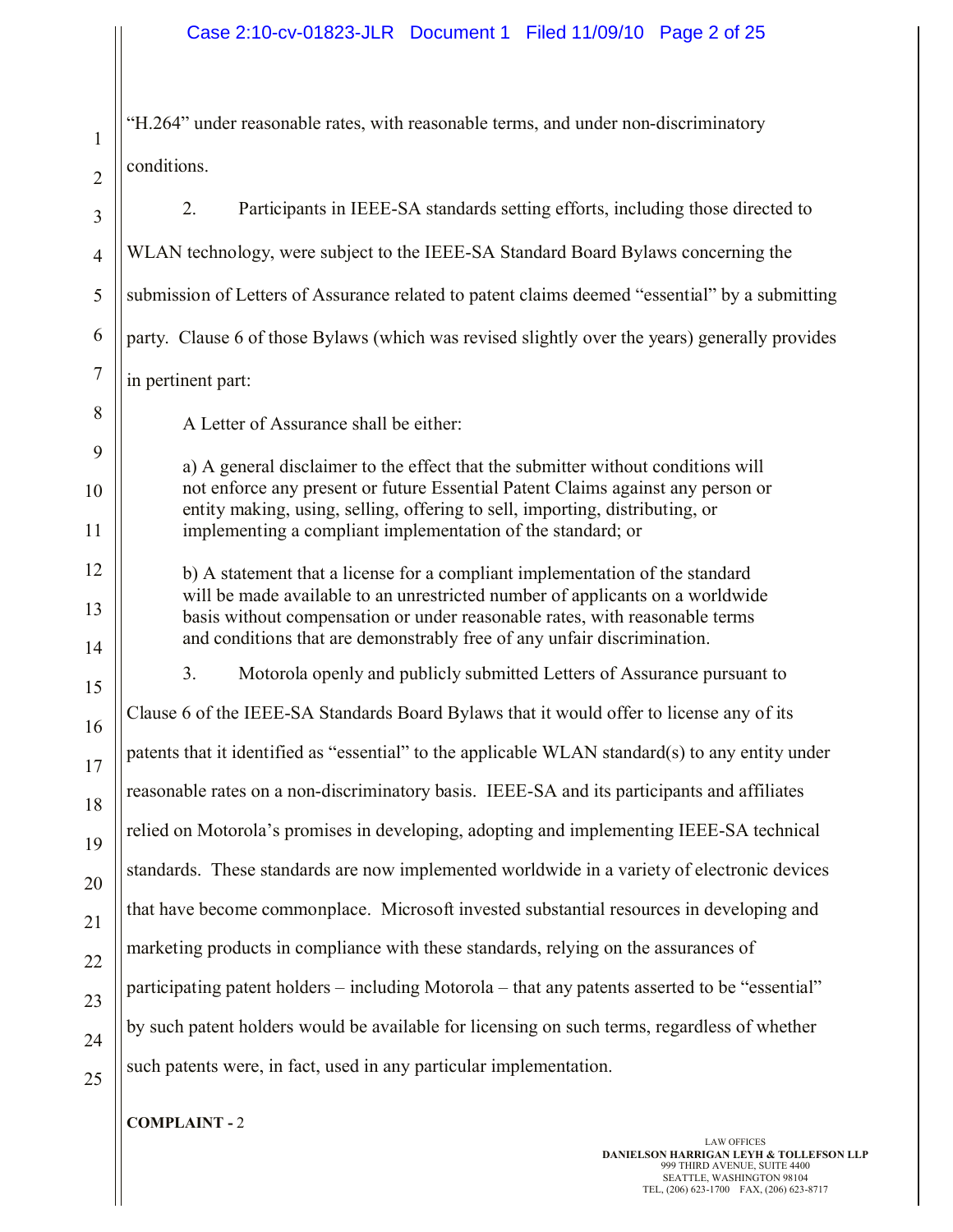1 2 3 4 5 6 7 8 9 10 11 12 13 14 15 16 17 18 19 20 21 22 23 24 25 4. Participants in ITU standards setting efforts, including those directed to H.264 technology, were subject to the ITU-T Common Patent Policy concerning the submission of Patent Statement and Licensing Declaration related to patents identified by a submitting party. ITU-T Common Patent Policy generally provides, in pertinent part, that a patent holder's statement may declare that : (2.1) The patent holder is willing to negotiate licenses free of charge with other parties on a non-discriminatory basis on reasonable terms and conditions. (2.2) The patent holder is willing to negotiate licenses with other parties on a non-discriminatory basis on reasonable terms and conditions. 5. Motorola openly and publicly submitted Patent Statement and Licensing Declarations pursuant to the ITU's Common Patent Policy that it would offer to license any of its patents that it identified for the H.264 technologies to any entity under reasonable rates on a non-discriminatory basis. The ITU and its participants and affiliates relied on Motorola's promises in developing, adopting and implementing ITU H.264 technical standards. These standards are now implemented worldwide in a variety of electronic devices and software that have become commonplace. Microsoft invested substantial resources in developing and marketing products in compliance with these standards, relying on the assurances of participating patent holders – including Motorola – that any patents identified pursuant to ITU's Common Patent Policy by such patent holders would be available for licensing on such terms, regardless of whether such patents were, in fact, used in any particular implementation. 6. Motorola broke its promise to IEEE-SA and its members and affiliates by refusing to offer to Microsoft a license that is consistent with Clause 6 of IEEE-SA Standards Board Bylaws, instead demanding royalties that are excessive and discriminatory. Motorola broke its promise to ITU and its members and affiliates by refusing to offer to Microsoft a

**COMPLAINT -** 3

LAW OFFICES **DANIELSON HARRIGAN LEYH & TOLLEFSON LLP** 999 THIRD AVENUE, SUITE 4400 SEATTLE, WASHINGTON 98104 TEL, (206) 623-1700 FAX, (206) 623-8717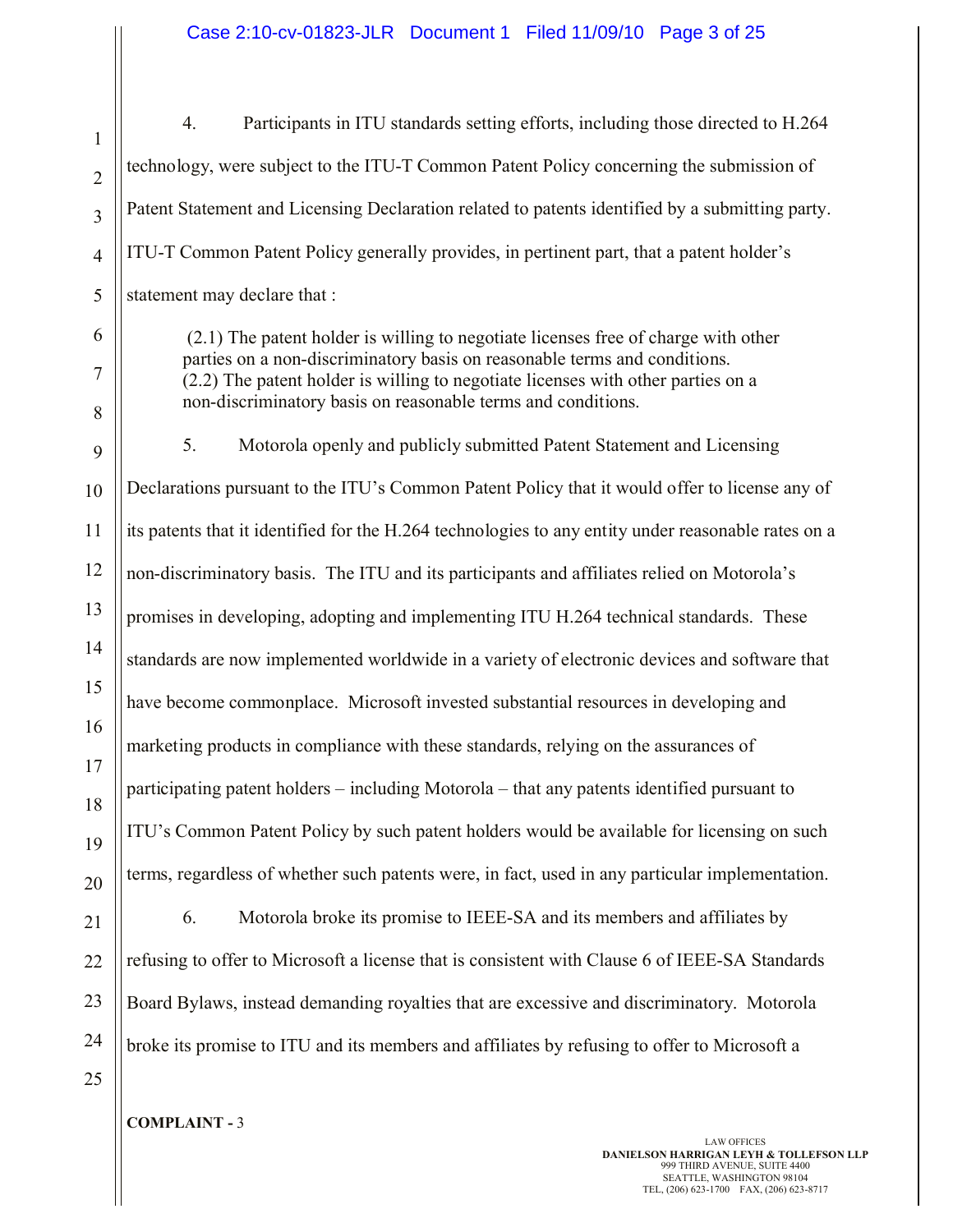#### Case 2:10-cv-01823-JLR Document 1 Filed 11/09/10 Page 4 of 25

license that is consistent with the Common Patent Policy of the ITU, instead demanding royalties that are excessive and discriminatory.

2 3 4

5

6

7

8

9

10

11

1

7. Microsoft does not accept Motorola's representation that any of its patents that it has identified to the IEEE or ITU are, in fact, necessary to the implementation of compliant implementations of WLAN or H.264 technologies; nor does Microsoft concede that the particular implementations of such technologies in its products practice any Motorola patents, including those identified by Motorola in relation to these technologies. Nonetheless, Microsoft has relied upon Motorola's, and other similarly-situated patent holders', representations that all patent controversies may be avoided based on the offer of patent licenses on reasonable rates and non-discriminatory terms.

25

8. Motorola's breach of its commitments does not depend on whether any Motorola patents which Motorola has identified in relation to standards are, in fact, "essential" to practicing those standards, whether those standards can be practiced in ways that do not infringe the identified Motorola patents or whether Microsoft has infringed any valid Motorola patents. Because Motorola promised that it would license any such patents on reasonable and non-discriminatory terms, companies that rely on those commitments are entitled to avoid becoming embroiled in patent controversies and to receive the benefit of an offer of a reasonable and non-discriminatory license.

9. Accordingly, Microsoft seeks: i) a judicial declaration that Motorola's promises to IEEE-SA, the ITU, and their respective members and affiliates constitute contractual obligations that are binding and enforceable by Microsoft; ii) a judicial declaration that Motorola has breached these obligations by demanding excessive and discriminatory royalties from Microsoft; iii) a judicial accounting of what constitutes a royalty rate in all respects

**COMPLAINT -** 4

LAW OFFICES **DANIELSON HARRIGAN LEYH & TOLLEFSON LLP** 999 THIRD AVENUE, SUITE 4400 SEATTLE, WASHINGTON 98104 TEL, (206) 623-1700 FAX, (206) 623-8717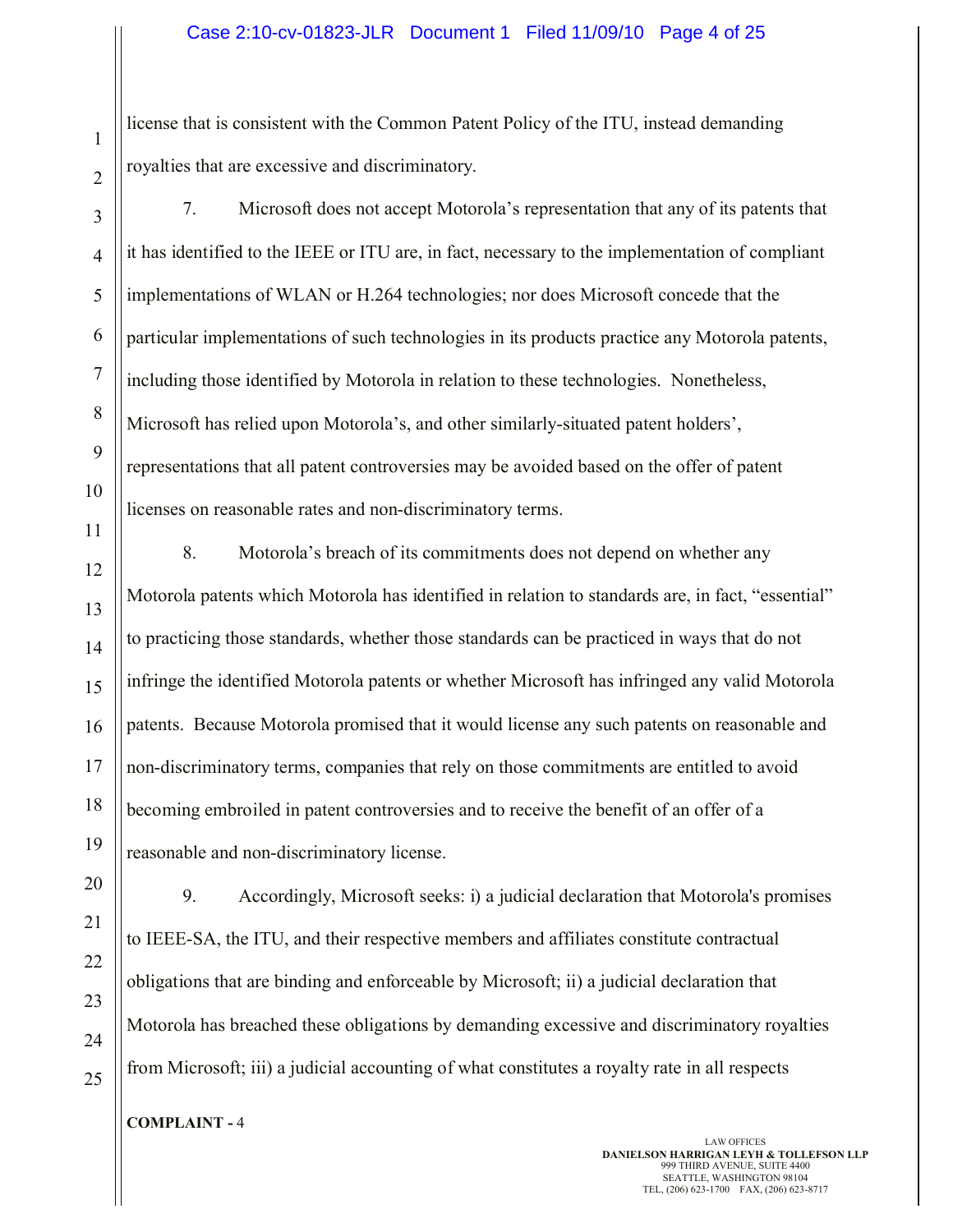consistent with Motorola's promises for WLAN patents identified as "essential" by Motorola and for H.264 patents identified by Motorola; and iv) a judicial determination of and compensation for Motorola's breach.

# **PARTIES**

10. Plaintiff Microsoft is a Washington corporation having its principal place of business at One Microsoft Way, Redmond, Washington 98052.

11. Founded in 1975, Microsoft is a worldwide leader in computer software, services, and solutions for businesses and consumers. Since 1979, Microsoft has been headquartered in the Redmond, Washington area. Microsoft currently employs nearly 40,000 people in the Puget Sound region and occupies nearly 8 million square feet of facilities at its Redmond campus.

12. Microsoft has a long history of technical innovation in the software and hardware products it develops and distributes.

13. Microsoft's products include Xbox video game consoles, various versions of which have been sold to consumers since 2001. Xbox has grown in popularity over the years and is now one of the most widely-sold video game consoles on the market.

14. Over the years that Xbox has been sold, some versions have had wireless Internet connectivity ("WLAN") built-in and some versions have had optional WLAN connectivity. All versions of Xbox that include hardware and software that allows for WLAN connectivity also offer an alternative, wired connection to the Internet. Xbox video game consoles function as video game consoles, regardless of their ability to connect to the Internet.

15. Microsoft relies upon third-party suppliers to provide an interface to WLAN connections. The WLAN interface provided by these third-parties is one of many components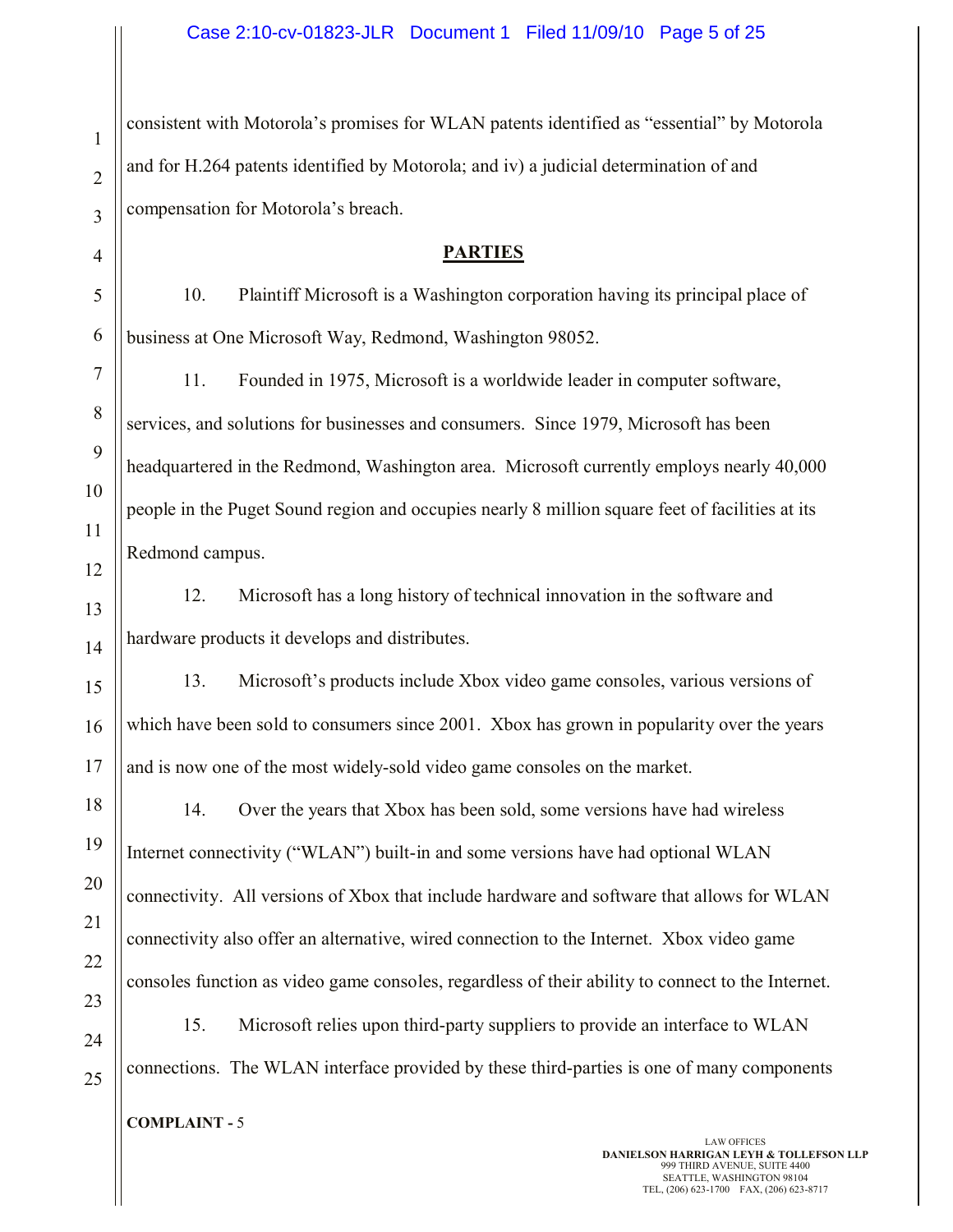#### Case 2:10-cv-01823-JLR Document 1 Filed 11/09/10 Page 6 of 25

that underlie the operation and functionality of the Xbox consoles. The WLAN interface does not enable any of Xbox's core video gaming functionality. Instead, it simply enables WLAN connectivity for those consumers who choose to use that functionality.

16. Microsoft hardware and software products that provide users with H.264 technologies further provide substantial other features and functions. By way of non-limiting example, personal computers in various configurations offer the end-user myriad features and functionality. H.264 technologies provided through Microsoft software supplied to computer and other equipment makers represent but a fraction of the end price for such products. By way of further non-limiting example, Microsoft's Xbox video game console provides video game play without reliance upon any H.264 technologies that may be made available to users through other features and functions.

17. Microsoft also relies upon third-party suppliers in at least some instances for H.264 technologies.

18. Upon information and belief, Defendant Motorola, Inc. is a corporation organized under the laws of Delaware with its principal place of business at 1303 East Algonquin Road, Schaumburg, Illinois 60196. On information and belief, Defendant Motorola Mobility, Inc. is a wholly-owned subsidiary of Motorola, Inc. and is organized under the laws of Delaware having a principal place of business at 600 North U.S. Highway 45, Libertyville, Illinois 60048. Motorola, Inc. and Motorola Mobility, Inc. will be referred to collectively herein as "Motorola" or "Defendant".

#### **JURISDICTION AND VENUE**

19. This Court has jurisdiction over the subject matter of this dispute pursuant to 28 U.S.C. § 1332, because this is an action between citizens of different states and because the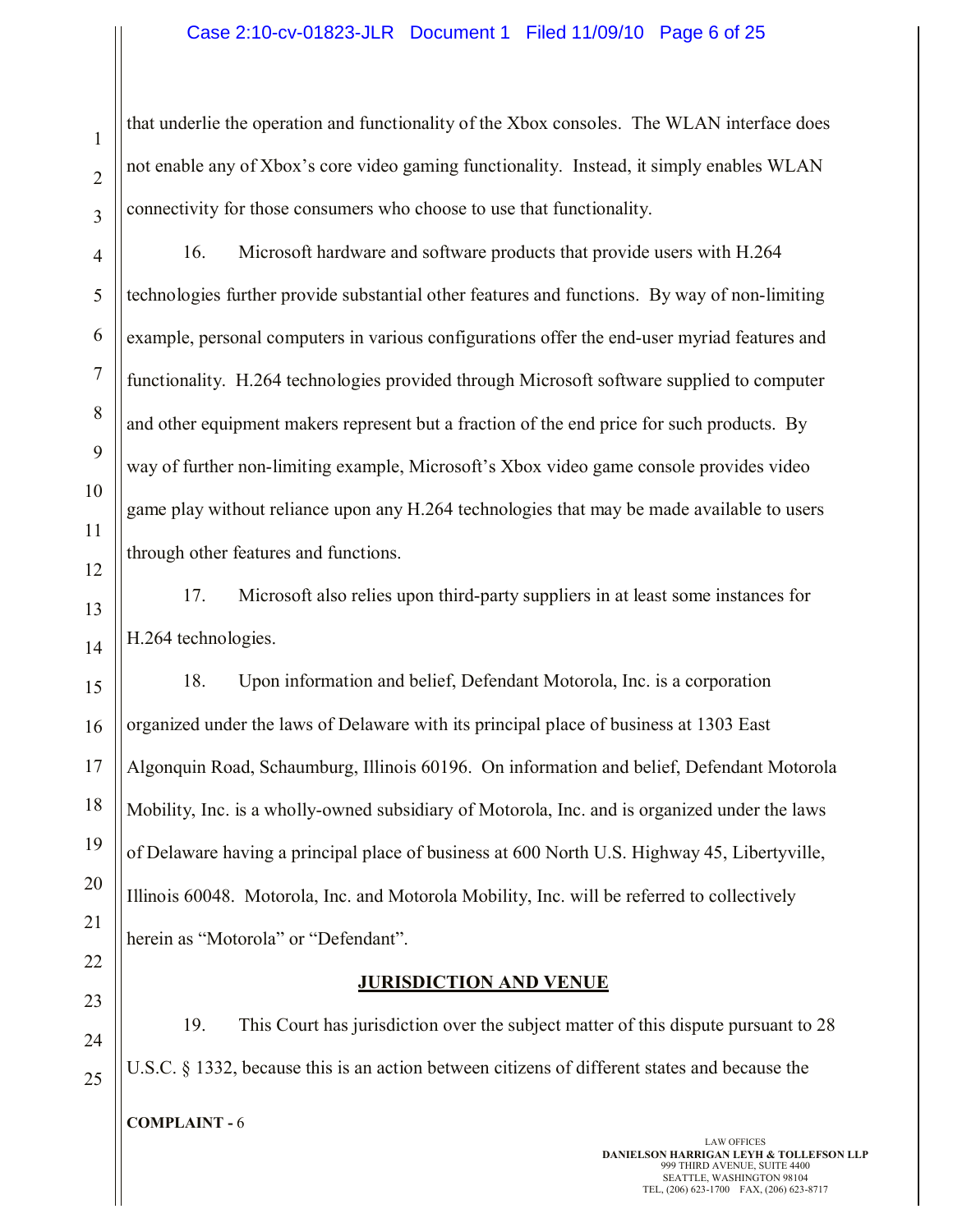#### Case 2:10-cv-01823-JLR Document 1 Filed 11/09/10 Page 7 of 25

value of declaratory and injunctive relief sought, the value of Microsoft's rights this action will protect and enforce, and the extent of the injury to be prevented exceed the amount of \$75,000, exclusive of interest and costs.

20. On information and belief, Defendant is subject to this Court's personal jurisdiction, consistent with the principles of due process and the Washington Long Arm Statute, at least because Defendant maintains offices and facilities in the Western District of Washington, offers its products for sale in the Western District of Washington, and/or has transacted business in this District.

21. Venue is proper in this district pursuant to 28 U.S.C. §§ 1391(a), 1391(c), and 1391(d).

# 12

1

2

3

4

5

6

7

8

9

10

11

# 13

20

21

22

23

24

25

## **BACKGROUND Introduction to Standards**

14 15 16 17 18 19 22. New wireless and video coding technologies typically are only broadly commercialized after service providers and device manufacturers agree on compatible technology specifications for related products or services. For virtually all successful wireless and video coding technologies, that process has involved inclusive, multi-participant standards development efforts conducted under the auspices of leading standards development organizations.

23. Standards play a critical role in the development of wireless and video coding technologies. Standards facilitate the adoption and advancement of technology as well as the development of products that can interoperate with one another. Companies that produce products compatible with a standard can design products by referencing only the standard documentation, without the need to communicate separately with every other company with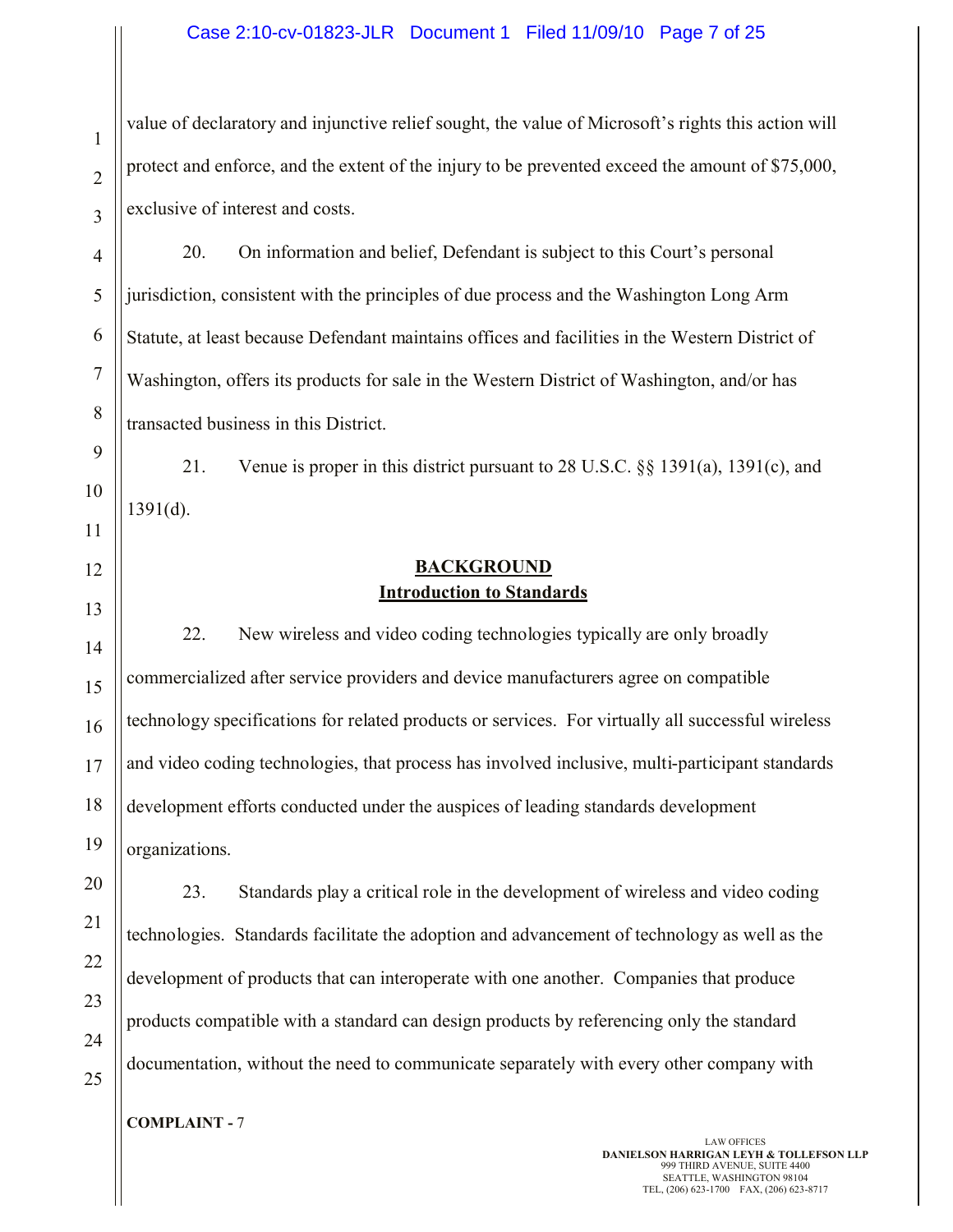#### Case 2:10-cv-01823-JLR Document 1 Filed 11/09/10 Page 8 of 25

which their products may need to interoperate. Companies producing products that implement and are tested to a standard can therefore be confident that their products will operate with other products that also are compatible with that standard, and consumers of those products can be confident that products from multiple vendors will work together as intended under the standard.

24. As a practical matter, the technologies that are used to allow a consumer electronics device to connect wirelessly to the Internet must be described in standards adopted by a recognized SDO (standard development organization), and thereby accepted by key industry members, in order to be commercially successful. For example, Microsoft could not purchase third-party goods that enable its Xbox devices to connect wirelessly to the Internet unless those goods were compatible with standards described by an SDO.

25. Correspondingly, video technologies that are used to allow a consumer electronics device to display video encoded pursuant to any particular coding protocol must be described in standards adopted by a recognized SDO, and thereby accepted by key industry members, in order to be commercially successful. For example, Microsoft and computer makers could not purchase third-party products or software that provide reliable video decoding and image generation unless those products or software were compatible with standards described by an SDO.

26. In order to reduce the likelihood that implementers of their standards will be subject to abusive practices by patent holders, SDOs have adopted rules, policies and procedures that address the disclosure and licensing of patents that SDO participants may assert in relation to the practice of the standard under consideration. These rules, policies and/or procedures are set out in the intellectual property rights policies ("IPR policies") of the

**COMPLAINT -** 8

LAW OFFICES **DANIELSON HARRIGAN LEYH & TOLLEFSON LLP** 999 THIRD AVENUE, SUITE 4400 SEATTLE, WASHINGTON 98104 TEL, (206) 623-1700 FAX, (206) 623-8717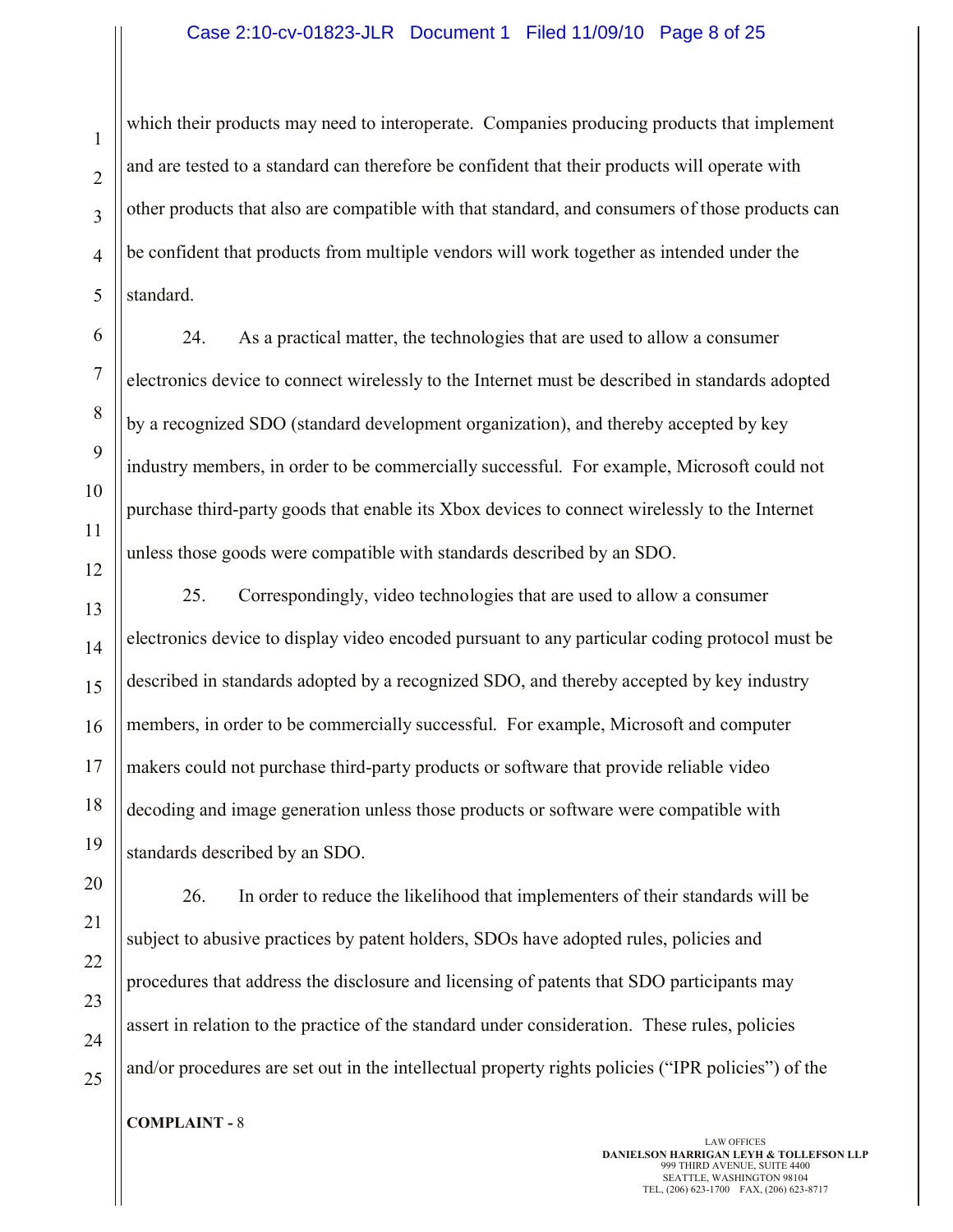SDOs.

1

27. Many IPR policies – including those at issue in this litigation – encourage or require participants to disclose on a timely basis the IPR, such as patents or patent applications, that they believe are sufficiently relevant to standards under consideration. These disclosures permit the SDOs and their members to evaluate technologies with full knowledge of disclosed IPR that may affect the costs of implementing the standard.

28. IPR policies – including those at issue in this litigation – require participants claiming to own relevant patents to negotiate licenses for those patents with any implementer of the standard on reasonable and non-discriminatory terms. As their inclusion in the IPR policies of various standards development organizations suggests, such commitments are crucial to the standards development process. They enable participants in standards development to craft technology standards with the expectation that an owner of any patented technology will be prevented from demanding unfair, unreasonable, or discriminatory licensing terms and thereby be prevented from keeping parties seeking to implement the standard from doing so or imposing undue costs or burdens on them.

# **Wireless LAN Standards**

29. Motorola's unlawful licensing demands pertain in part to patents that it claims are "essential" to a widely practiced standard for wireless Internet connectivity known as "WLAN," "Wi-Fi," and/or "802.11."

30. WLAN enables an electronic device to access the Internet wirelessly at high speeds over short distances. WLAN networks typically consist of one or more access points that are connected to an Ethernet local area network, each of which communicates by radio signals with devices such as notebook computers and other electronics devices.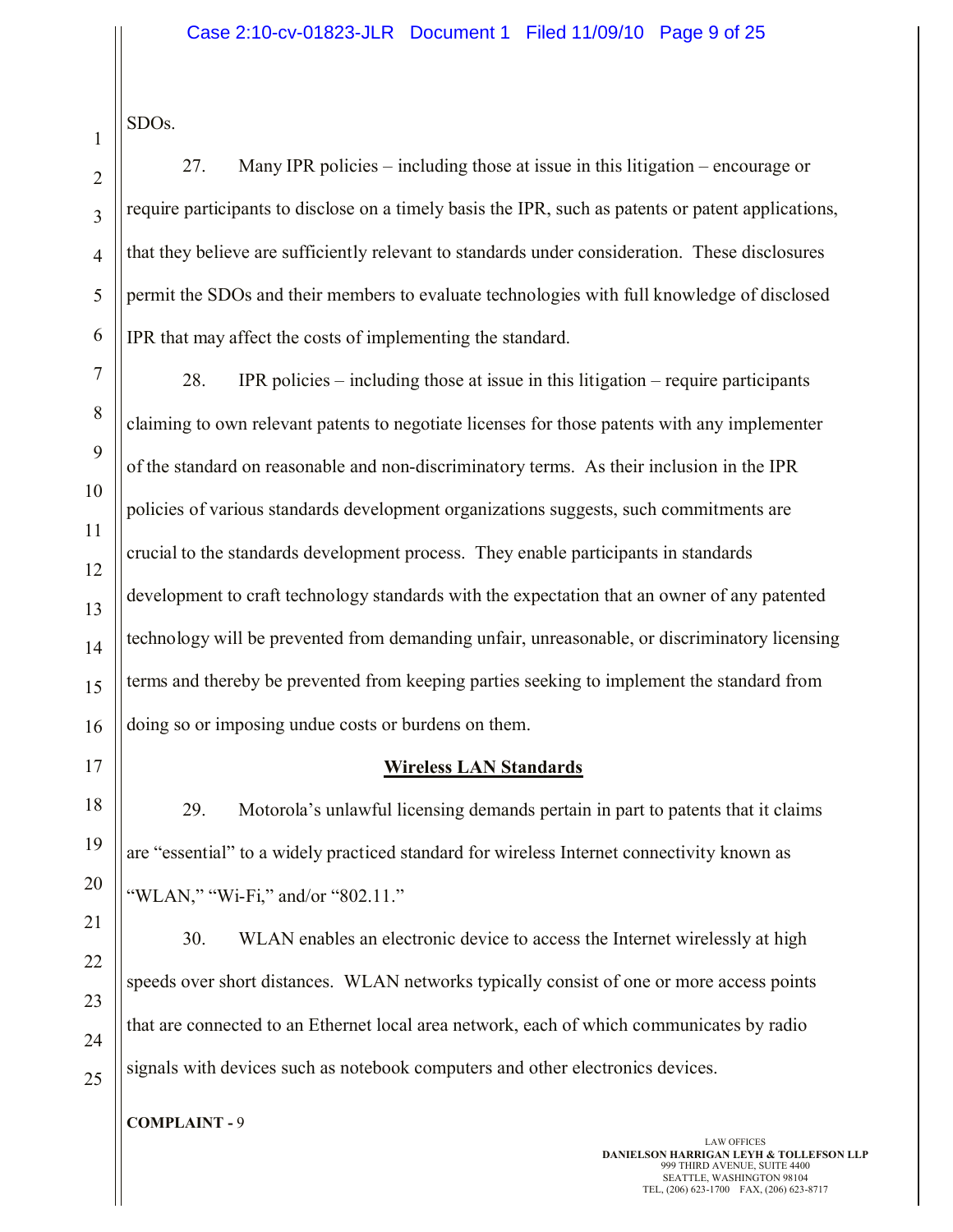31. The use of WLAN technology has grown in the United States since its introduction in the 1990s. Manufacturers now offer WLAN connectivity in various devices for various reasons.

4 6 32. WLAN is based on the 802.11 wireless networking standard developed by the Institute of Electrical and Electronics Engineers ("IEEE") beginning in the early 1990s. The initial 802.11 protocol ("legacy 802.11") was released in 1997. Since then, there have been a number of amendments issued, the most important of which are 802.11a (1999), 802.11b (1999), 802.11g (2003), and 802.11n (2009).

# **H.264 Standards**

33. Motorola's unlawful licensing demands pertain in part to patents that it has identified to the ITU and its members in relation to H.264 technologies.

13 14 15 16 34. H.264 technologies provide video decoding in such applications as DVD players, videos available for downloading or replay on the Internet, web software, broadcast services, direct-broadcast satellite television services, cable television services, and real-time videoconferencing.

35. The use of H.264 technology has grown in the United States since its introduction. Manufacturers now offer H.264 connectivity in various software and devices for various reasons.

36. H.264 technology was developed as a standard set of technologies at least in part through the auspices of the International Telecommunications Union ("ITU").

22 23

24

25

1

2

3

5

7

8

9

10

11

12

17

18

19

20

21

# **Motorola's Involvement in Development of the WLAN Standards**

37. The standard setting arm of IEEE, the IEEE Standards Association ("IEEE-SA"), promulgates technical standards in a variety of fields, including telecommunications.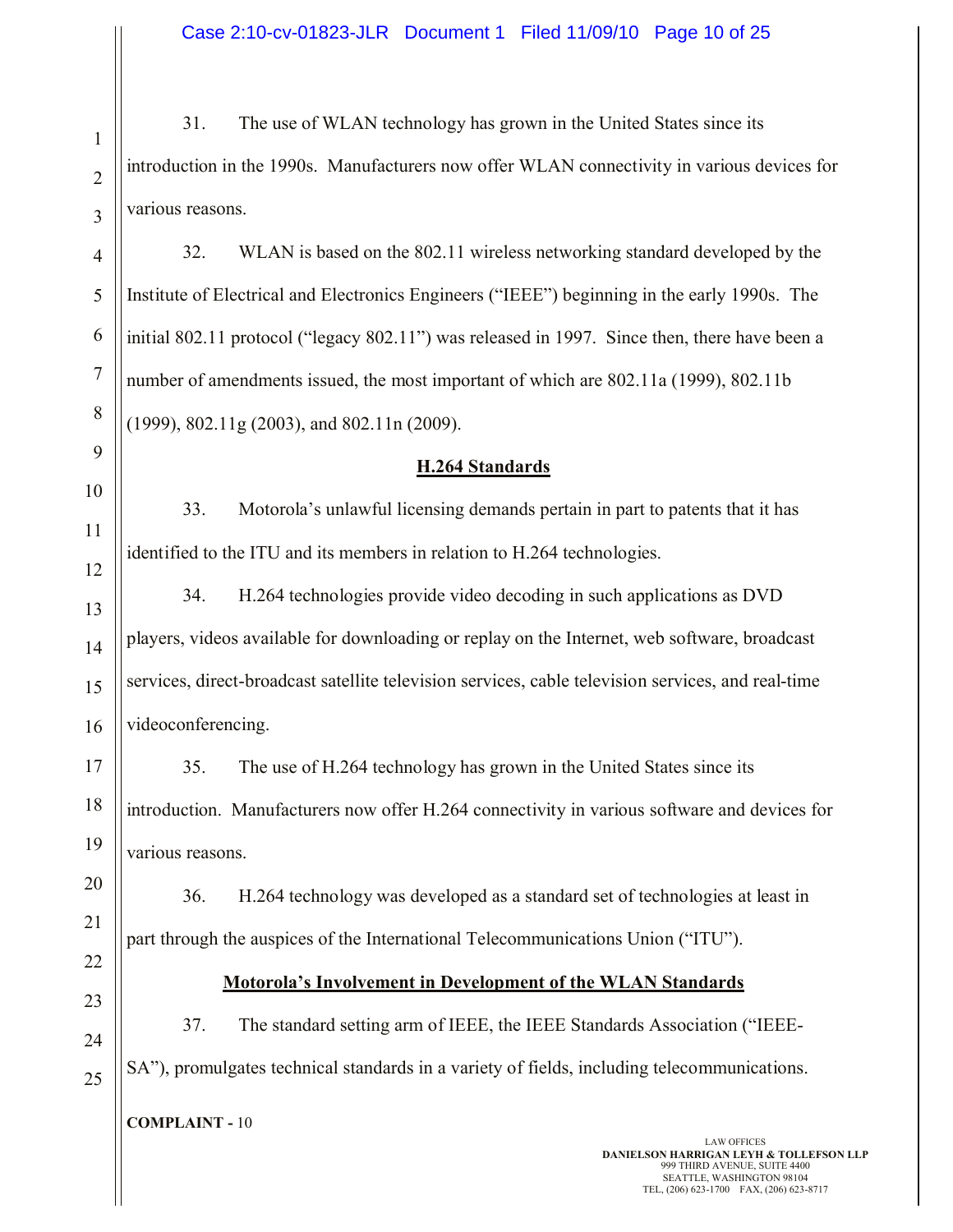IEEE-SA had an IPR policy at the time it was drafting the 802.11 (WLAN) protocols. Under the IPR policy, when individuals participating in IEEE standards development came to believe that a company, university, or other patent holder owned patents or patent applications that might be "essential" to implement an IEEE standard under development, IEEE-SA would request Letters of Assurance from those entities.

38. The requirements for the Letters of Assurance sought by IEEE are set forth in Clause 6 of the IEEE-SA Standards Board Bylaws.

39. According to IEEE's IPR policy, Letters of Assurance, once provided, are irrevocable and shall be in force at least until the standard's withdrawal.

40. If the Letters of Assurance were not provided for patents asserted to be "essential" by participants, the IEEE working group either would revise the standard so that compliance could be achieved without facing any potential issues related to such patent(s), discontinue work on the standard altogether, or otherwise proceed in a manner consistent with the non-disclosure and lack of Letters of Assurance so that participating and relying entities would not be exposed to discriminatory patent assertions and/or unreasonable licensing terms.

17 18 19 20 21 22 23 24 25 41. Motorola has represented to Microsoft that it owns rights in a number of patents and pending applications that it asserts are or may become "essential" to comply with one or more amendments to the 802.11 standard. By way of example, Motorola has represented to Microsoft that the following patents, among others, are or may become "essential" to comply with one or more amendments to the 802.11 standard: U.S. Patent Nos. 5,319,712; 5,311,516; 5,572,193; 5,311,516; and 5,636,223. The full list of patents is provided in Appendix A. Microsoft does not concede that such listed patents are either "essential" to the 802.11 standards or that such patents are practiced in the implementation of such standards in any

**COMPLAINT -** 11

1

2

3

4

5

6

7

8

9

10

11

12

13

14

15

16

LAW OFFICES **DANIELSON HARRIGAN LEYH & TOLLEFSON LLP** 999 THIRD AVENUE, SUITE 4400 SEATTLE, WASHINGTON 98104 TEL, (206) 623-1700 FAX, (206) 623-8717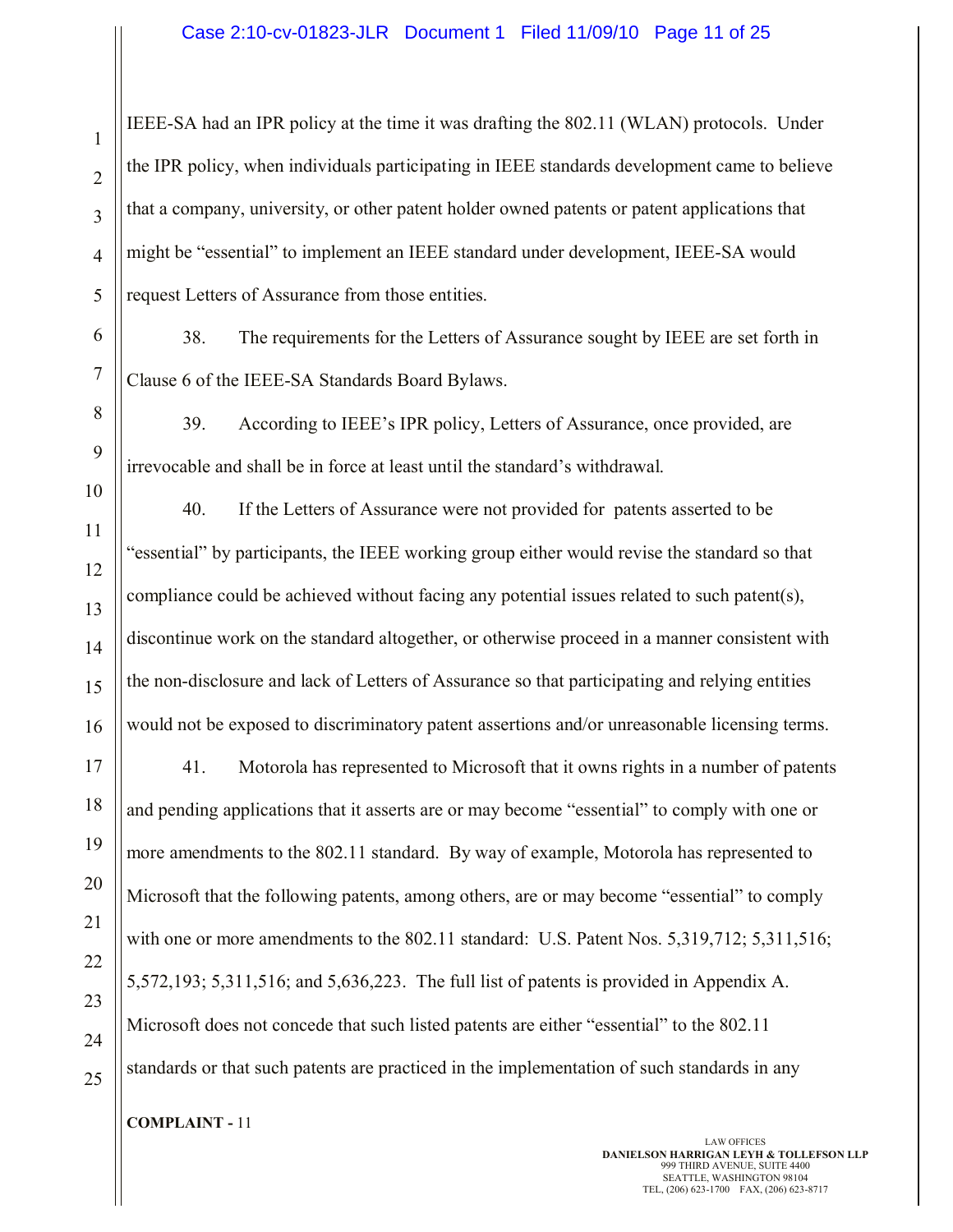Microsoft products.

42. On information and belief, Motorola obtained rights to several of THE WLAN patents it has represented as "essential" through its recent acquisition of Symbol Technologies, Inc. ("Symbol").

43. Prior to the releases of the 802.11 protocols, Motorola and Symbol submitted Letters of Assurance to the IEEE pursuant to Clause 6 of the IEEE-SA Standards Board Bylaws with respect to those protocols, guaranteeing that any "essential" patents would be licensed under reasonable and non-discriminatory terms and conditions. Both Motorola's and Symbol's Letters of Assurance apply to any "essential" patents they then held as well as any other "essential" patents they subsequently obtained.

44. In reliance on these letters of assurance, IEEE released the 802.11 standard and various amendments to that standard which Motorola asserts incorporated Motorola's and Symbol's patented technology. On information and belief, absent the Letters of Assurance, the relevant IEEE working groups would have either revised the standards, employing alternative technologies instead, or stopped working on the protocols.

45. In submitting its Letter of Assurance pursuant to the applicable IEEE IPR policy, Motorola entered into an actual or implied contract with IEEE, for the benefit of IEEE members and any entity that implements the 802.11 standard. Motorola is bound by its agreements to offer licenses consistent with the referenced IEEE bylaws.

46. Similarly, Symbol, in submitting its Letter of Assurance pursuant to the applicable IEEE IPR policy, entered into an actual or implied contract with IEEE, for the benefit of IEEE members and any other entity that implements the 802.11 standard, and Motorola is bound by that commitment.

**COMPLAINT -** 12

21

22

23

24

25

1

2

3

4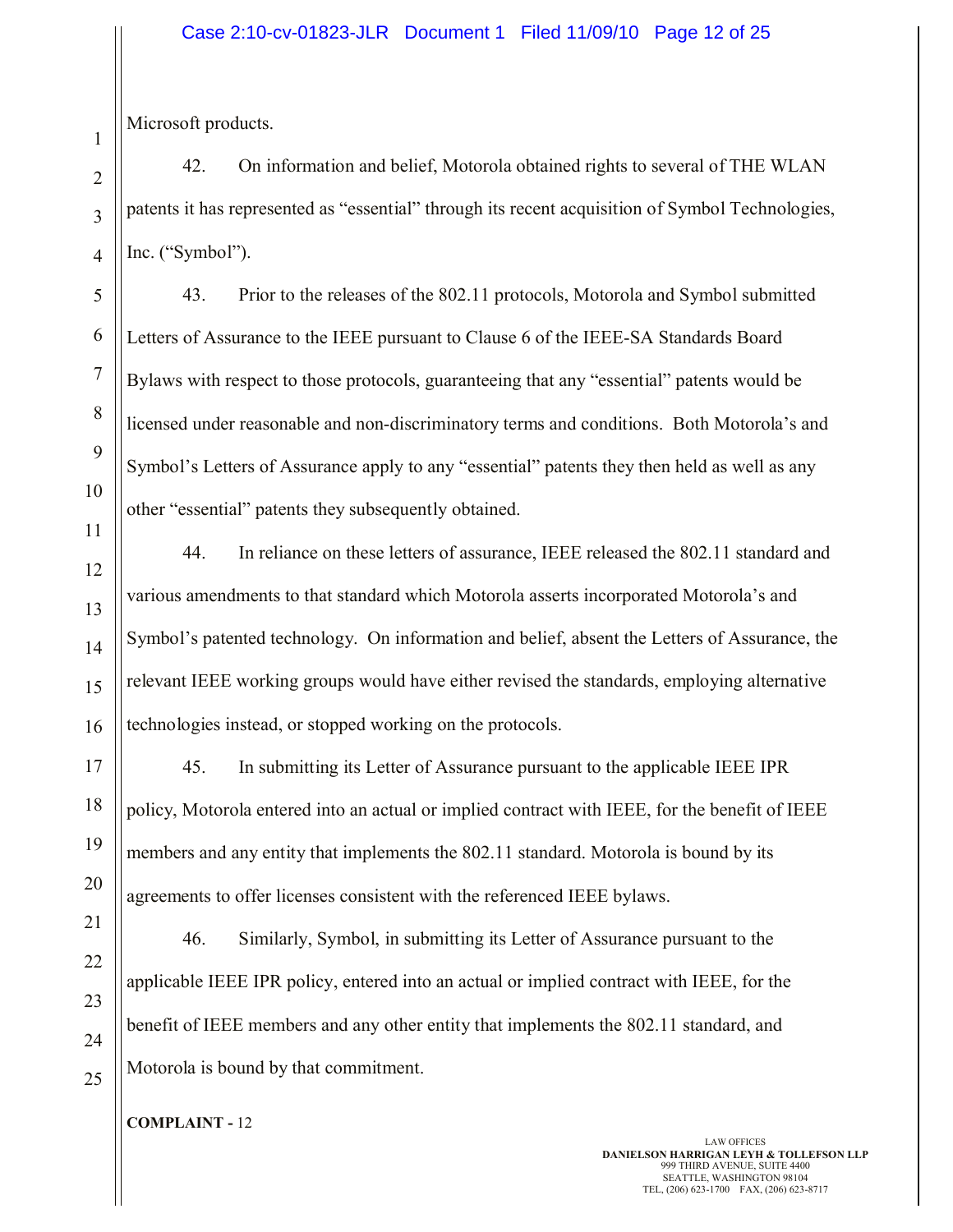# 1 2

# **Motorola's Involvement in Development of the H.264 Standards**

47. ITU is the leading United Nations agency for information and communication technology issues, and the global focal point for governments and the private sector in developing networks and services. ITU historically has coordinated the shared global use of the radio spectrum, promoted international cooperation in assigning satellite orbits, worked to improve telecommunication infrastructure in the developing world, established the worldwide standards that foster seamless interconnection of a vast range of communications systems and addressed the global challenges of our times, such as strengthening cybersecurity.

48. In conjunction with its efforts to provide standards in support of its stated goals, the ITU requires that its members and participants adhere to the Common Patent Policy stated above.

49. According to ITU's IPR policy, Patent Statement and Licensing Declarations, once provided, are irrevocable and shall be in force at least until the standard's withdrawal.

50. If the Patent Statement and Licensing Declarations were not provided for relevant patents from participants, the ITU either would revise the standard so that compliance could be achieved without facing any potential issues related to such patent(s), discontinue work on the standard altogether, or otherwise proceed in a manner consistent with the nondisclosure and lack of Patent Statement and Licensing Declarations so that participating and relying entities would not be exposed to discriminatory patent assertions and/or unreasonable licensing terms.

51. Motorola has represented to Microsoft and others that it owns rights in a number of patents and pending applications that are or may be embodied fully or partly within H.264 technologies as endorsed by ITU and has identified these patents to the ITU. Microsoft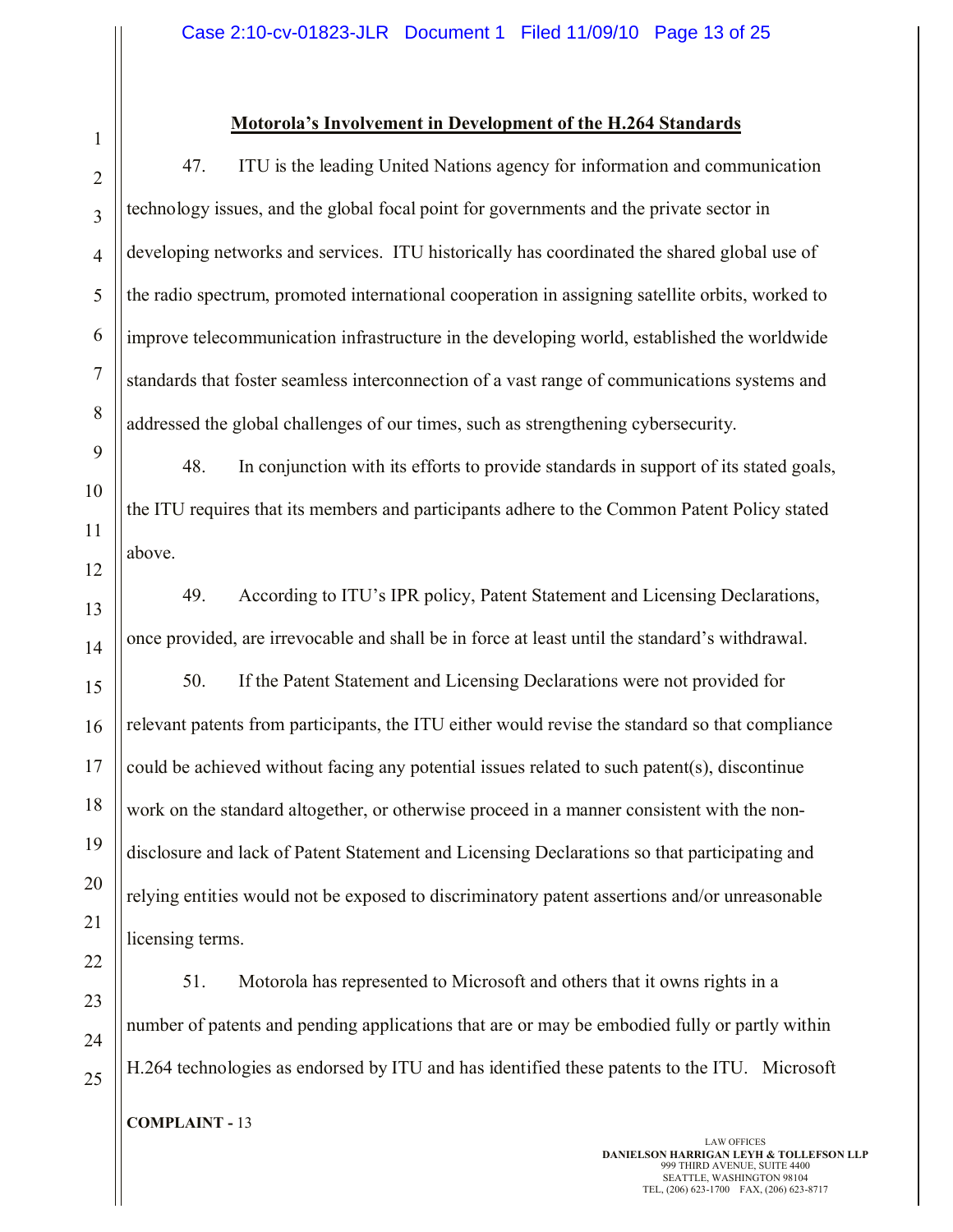does not concede that such listed patents are either "essential" to the 802.11 standards or that such patents are practiced in the implementation of such standards in any Microsoft products.

52. Motorola submitted Patent Statement and Licensing Declarations to the ITU pursuant to its Common Patent Policy with respect to those protocols, guaranteeing that Motorola's identified patents would be licensed under reasonable and non-discriminatory terms and conditions.

53. In reliance on these Patent Statement and Licensing Declarations, ITU proceeded with the H.264 standard and various amendments to that standard which Motorola asserts incorporated Motorola's patented technology. On information and belief, absent the Patent Statement and Licensing Declarations, the ITU would have either revised the standards, employing alternative technologies instead, or stopped working on the protocols.

54. In submitting its Patent Statement and Licensing Declarations pursuant to the applicable ITU policy, Motorola entered into an actual or implied contract with ITU, for the benefit of ITU members and any entity that implements the H.264 technologies. Motorola is bound by its agreements to offer licenses consistent with the referenced ITU Common Patent Policy.

**Microsoft's Reliance on Commitments with Respect to WLAN and H.264 Technologies**

55. Microsoft has participated in the development of the IEEE WLAN standards. 56. Microsoft and other companies participating in the development of WLAN in IEEE relied on Motorola's commitments to ensure that the royalties Motorola would seek would conform to the promises made by Motorola.

57. In reliance on the integrity of the SDO process and the commitments made by Motorola and others regarding WLAN patents they deem "essential," Microsoft began

**COMPLAINT -** 14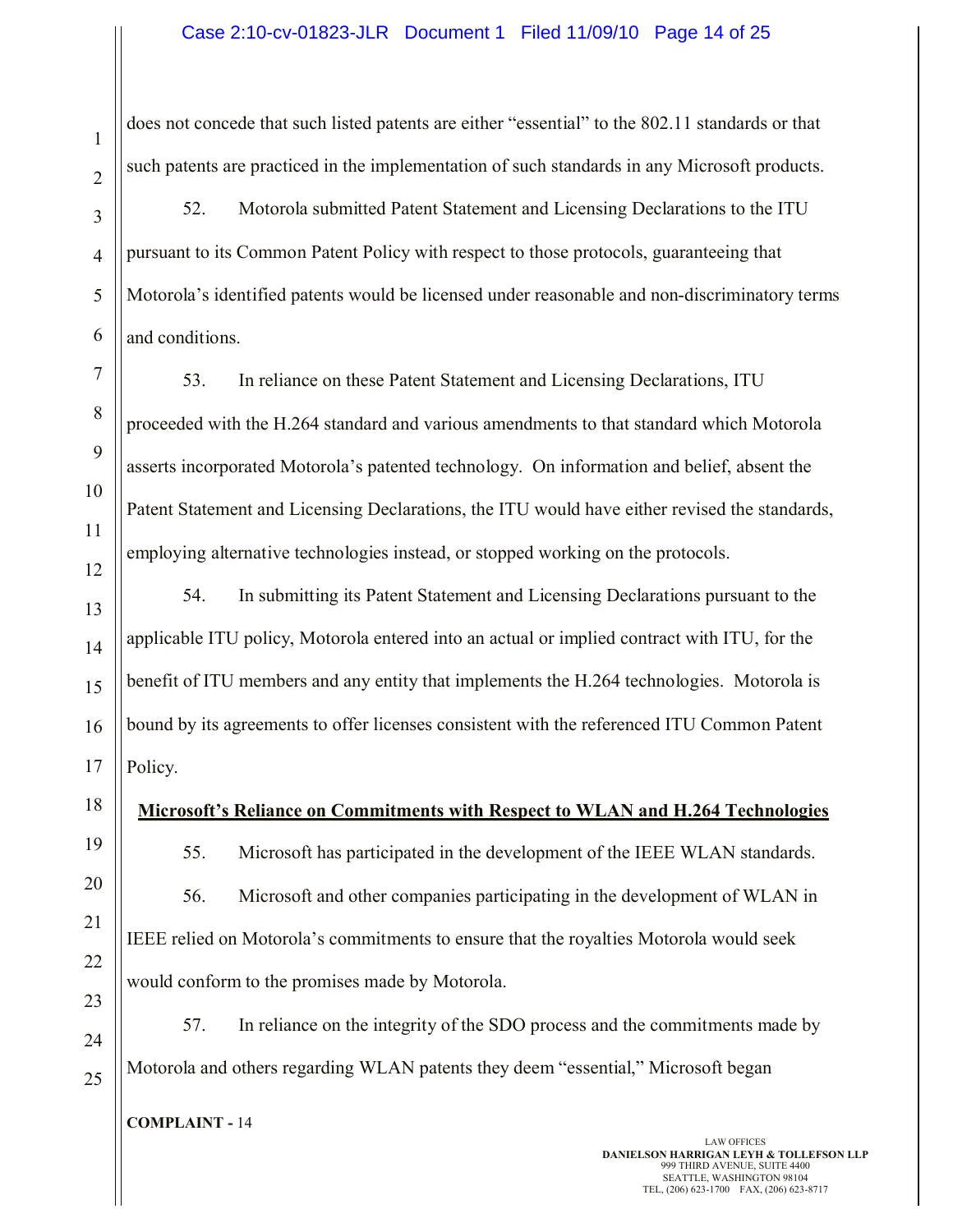providing its Xbox video game consoles with WLAN connectivity. By way of example, Microsoft purchased and incorporated into its Xbox 360 video game consoles third-partymanufactured interfaces that provide Xbox 360 devices with WLAN connectivity. Microsoft made its decision to provide its Xbox video game consoles with WLAN connectivity in reliance on, and under the assumption that, it and/or any third party supplier could avoid patent litigation and take a license to any patents that Motorola, or any other company, has disclosed to the WLAN standard under IEEE's well publicized IPR policy.

58. Microsoft and other manufacturers of WLAN-compliant devices necessarily relied on the commitments of Motorola and others to disclose and license any identified patents under these terms to avoid any patent controversy even if such patents are not necessary to compliant implementations nor actually practiced in any particular implementation.

59. Microsoft has participated in the development of the H.264 technologies.

60. Microsoft and other companies participating in the development of H.264 under the auspices of the ITU relied on Motorola's commitments to ensure that the royalties Motorola would seek for identified patents would conform to the promises made by Motorola.

18 19 20 22 23 24 25 61. Correspondingly, in reliance on the integrity of the SDO process and specifically the commitments made by Motorola and others regarding patents related to H.264 technologies, Microsoft began providing its H.264 technology capability in its Xbox video game consoles. Microsoft made its decision to provide its Xbox video game consoles with H.264 technology in reliance on, and under the assumption that, it and/or any third party supplier could avoid patent litigation and take a license to any patents that Motorola, or any other company, has disclosed to the ITU under its well-publicized IPR policy.

**COMPLAINT -** 15

1

2

3

4

5

6

7

8

9

10

11

12

13

14

15

16

17

21

LAW OFFICES **DANIELSON HARRIGAN LEYH & TOLLEFSON LLP** 999 THIRD AVENUE, SUITE 4400 SEATTLE, WASHINGTON 98104 TEL, (206) 623-1700 FAX, (206) 623-8717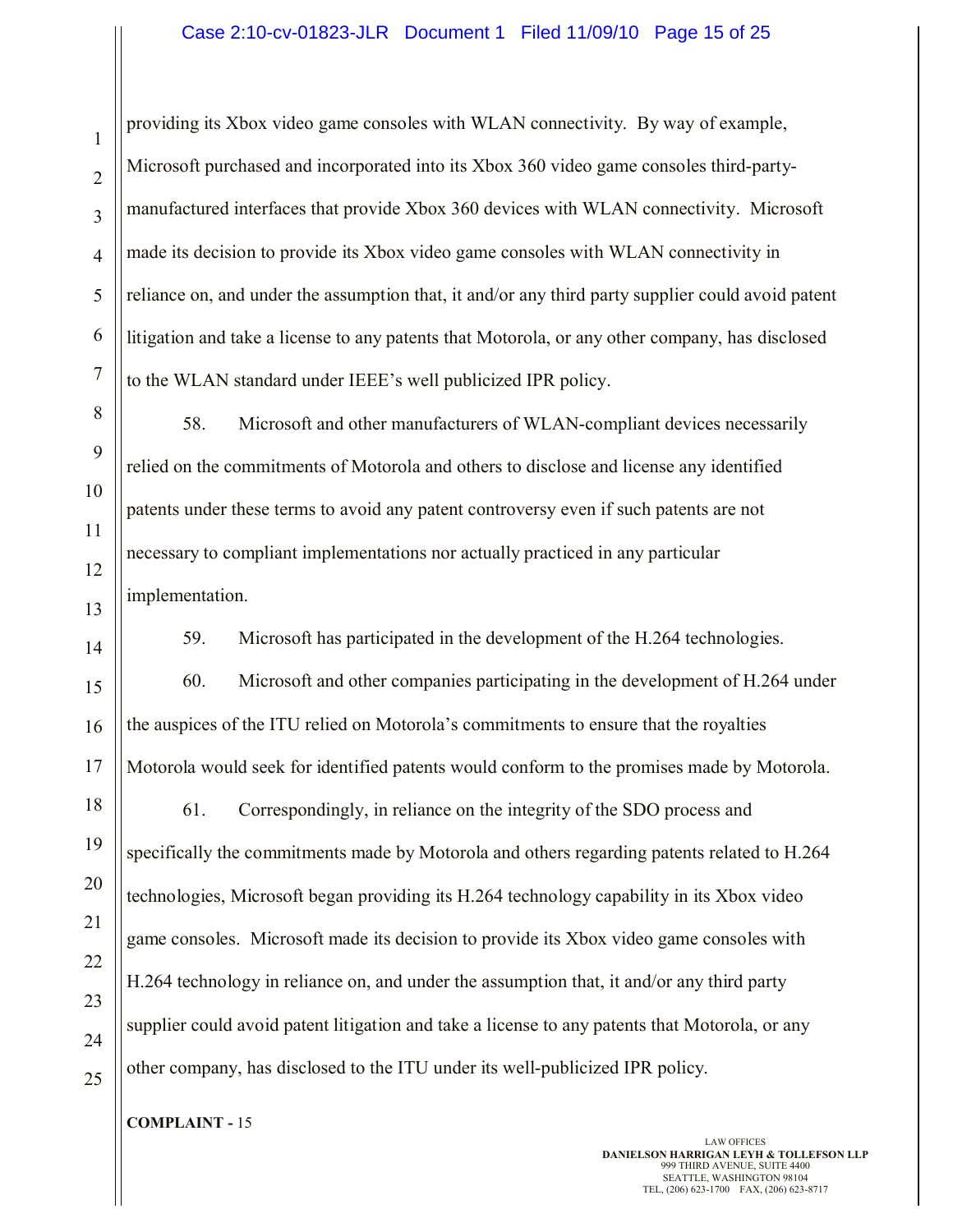62. Microsoft made similar investments in other fields, including Windows 7 and Windows Phone 7, based upon Motorola's representations in relation to the H.264 technology standards.

4 5 6 7 63. Microsoft and other manufacturers and suppliers of H.264 compliant technology necessarily relied on the commitments of Motorola and others to license their identified patents under these terms to avoid any patent controversy even if such patents are not necessary to compliant implementations nor actually practiced in any particular implementation.

# **Motorola's Breach of Its Contractual Obligation to License Its Identified Patents on The Promised Terms**

64. In willful disregard of the commitments it made to IEEE and the ITU, Motorola has refused to extend to Microsoft a license consistent with Motorola's promises for any of Motorola's identified patents.

65. Instead, Motorola is demanding royalty payments that are wholly disproportionate to the royalty rate that its patents should command under any reasonable calculus. Motorola has discriminatorily chosen Microsoft's Xbox product line and other multifunction, many-featured products and software, such as Windows 7 and Windows Phone 7 and products incorporating Microsoft software, for the purpose of extracting unreasonable royalties from Microsoft.

20 21 22 23 24 66. By way of non-limiting example, each Xbox device includes substantial software and many computer chips and modules that perform various functions, including to enable Xbox's core functionality as a video gaming machine. Of those, the Xbox console includes one – an interface provided to Microsoft by third-parties – that allows consumers optionally to connect an Xbox to the Internet using a WLAN connection.

1

2

3

8

9

10

11

12

13

14

15

16

17

18

19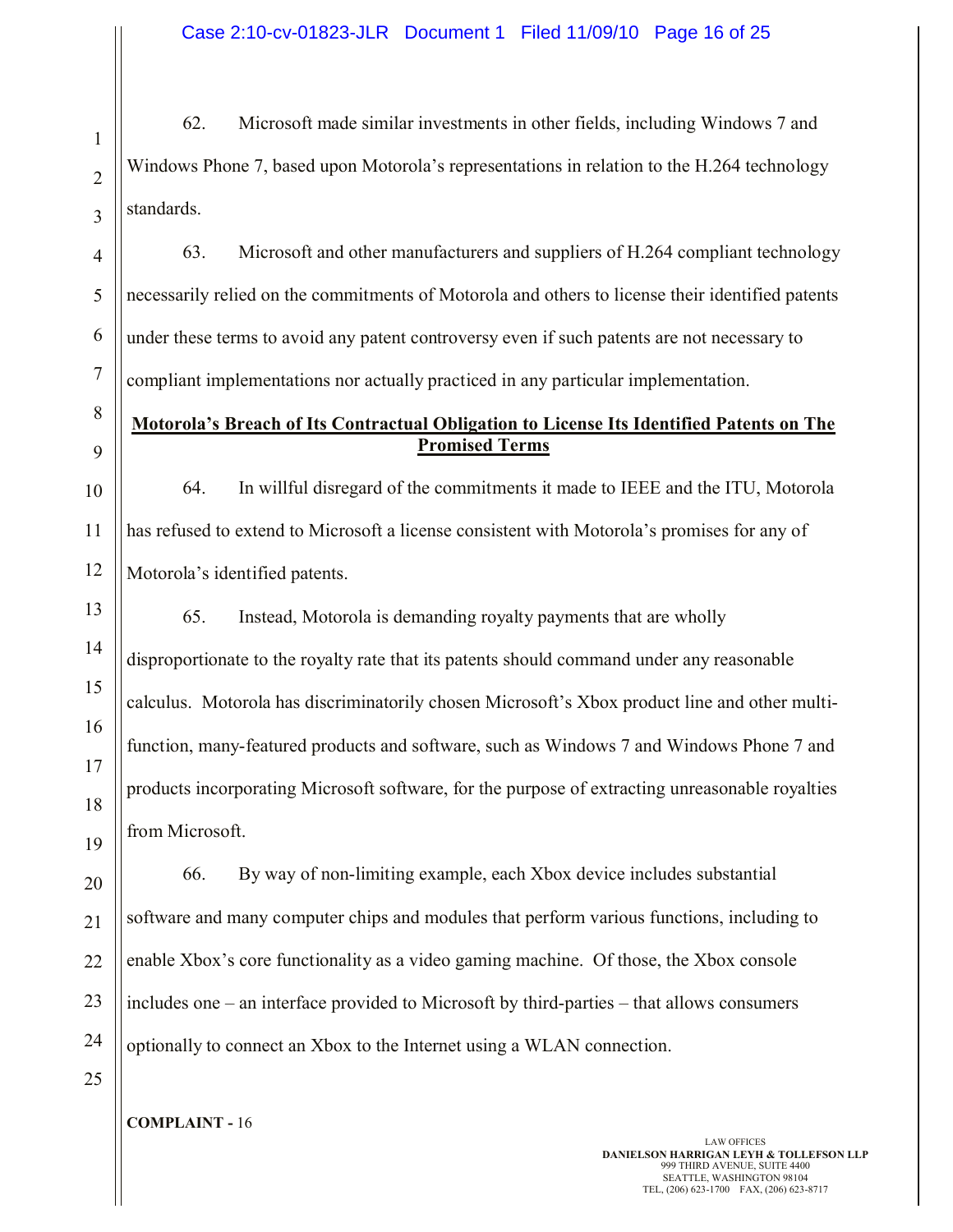67. The third-party WLAN interface does not enable any of Xbox's core video gaming functionality. In addition, Microsoft allows consumers an alternative, wired method to connect to the Internet. This alternative method does not require use of any WLAN technology.

68. By way of further non-limiting example, each personal computer running Windows 7 includes substantial software and many computer chips and modules that perform various functions, including those related to the general operation of a computing device. Of those, each personal computer includes just a portion directed to H.264 technologies.

69. By way of further non-limiting example, each smartphone running Windows Phone 7 includes substantial software and many computer chips and modules that perform various functions, including those related to the general and particularized operation of a smartphone independent of H.264 technology. Of those, each smartphone includes just a portion directed to H.264 technologies.

70. By letter to Microsoft, dated October 21, 2010, Kirk Dailey, Motorola's Corporate Vice President Intellectual Property, stated that a royalty for a license to its purported "essential" patents must be based on "the price of the end product (e.g., each Xbox 360 product) and not on component software." The cost of the chips and associated components that provide wireless connectivity for Xbox 360 consoles is a small fraction of the overall cost of the device. Motorola thus seeks a royalty on components of Xbox 360 which are disproportionate to the value and contribution of its purportedly "essential" patents and has declined to offer a license to its purported "essential" patents unless it receives exorbitant and discriminatory royalty payments to which it is not entitled. On information and belief, Motorola has not previously entered into a license agreement for its purported "essential"

**COMPLAINT -** 17

LAW OFFICES **DANIELSON HARRIGAN LEYH & TOLLEFSON LLP** 999 THIRD AVENUE, SUITE 4400 SEATTLE, WASHINGTON 98104 TEL, (206) 623-1700 FAX, (206) 623-8717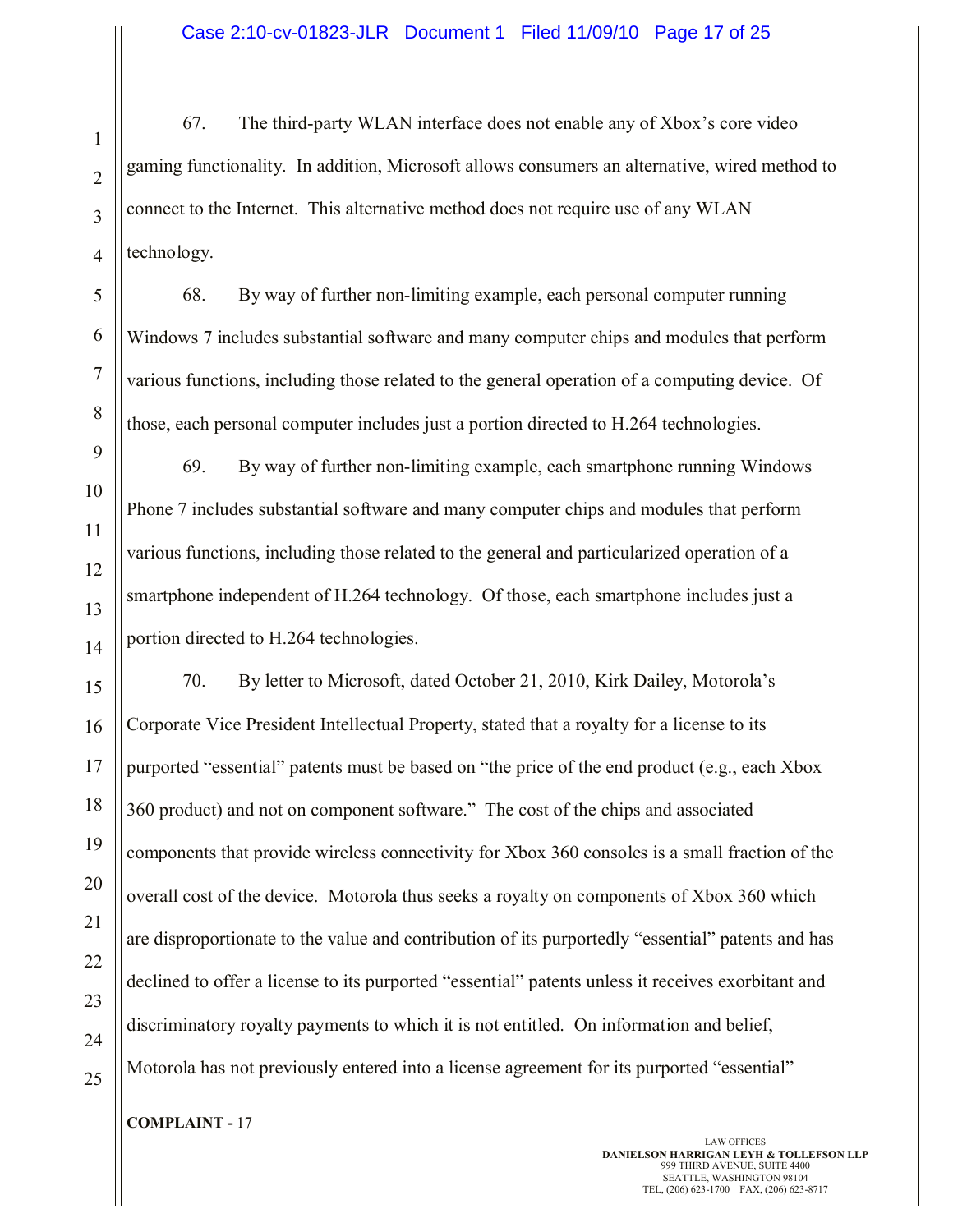#### Case 2:10-cv-01823-JLR Document 1 Filed 11/09/10 Page 18 of 25

patents that is comparable to the demand made of Microsoft. Motorola has thereby refused to offer to license the patents at a reasonable rate, with reasonable terms, under conditions that are demonstrably free of any unfair discrimination.

4 6 7 8 9 10 11 12 13 14 15 16 17 71. By letter to Microsoft, dated October 29, 2010, Kirk Dailey, Motorola's Corporate Vice President Intellectual Property, stated that a royalty for a license to its identified patents must be based on "the price of the end product (e.g., each Xbox 360 product, each PC/laptop, each smartphone, etc.) and not on component software (e.g., Xbox 360 system software, Windows 7 software, Windows Phone 7 software, etc.)." The cost such component software and any inter-related hardware is a small fraction of the overall cost of the listed devices. Motorola thus seeks a royalty on software and hardware components of Xbox 360 and other devices which are unrelated to its identified patents and has declined to offer a license unless it receives exorbitant royalty payments to which it is not entitled. On information and belief, Motorola has not previously entered into a license agreement for its identified patents that is comparable to the demand made of Microsoft. Motorola has thereby refused to offer to license the patents at a reasonable rate, with reasonable terms, on a nondiscriminatory basis.

72. Regardless of whether there exists any actual use of Motorola patent claims in any specific implementation that is compliant with the applicable standards, Motorola has represented that it possesses patents relevant to such implementations. On that basis, Motorola is required to tender an offer to license its identified patents in all respects consistent with its binding assurances to the IEEE, the ITU, and participating members.

24

25

23

18

19

20

21

22

1

2

3

5

73. Motorola's demands constitute a breach of its WLAN and H.264 commitments.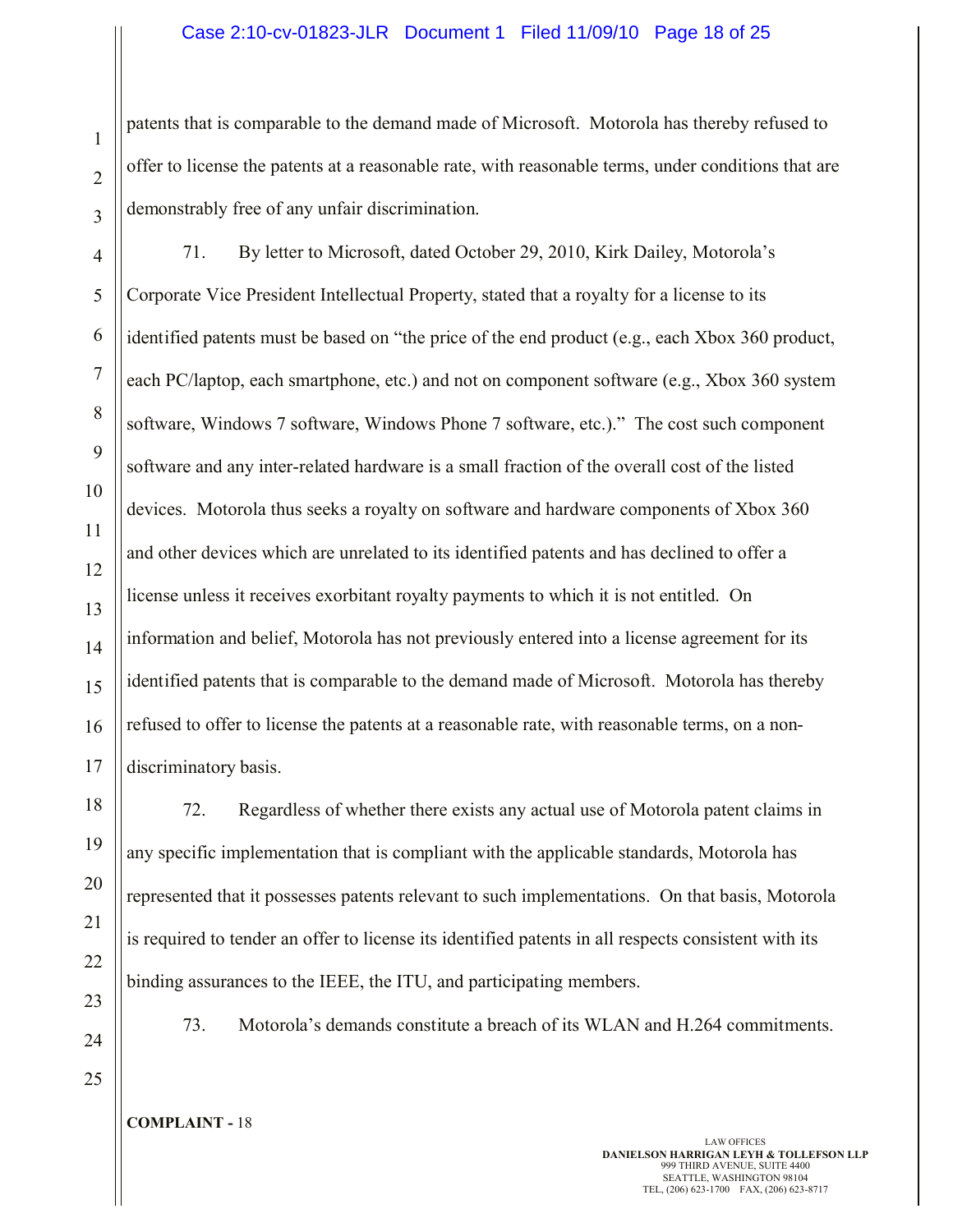|                     | Case 2:10-cv-01823-JLR Document 1 Filed 11/09/10 Page 19 of 25                                                                                                                   |  |
|---------------------|----------------------------------------------------------------------------------------------------------------------------------------------------------------------------------|--|
| $\mathbf{1}$        | <b>CLAIMS FOR RELIEF</b><br><b>FIRST CAUSE OF ACTION</b>                                                                                                                         |  |
| $\overline{2}$      | (Breach Of Contract)                                                                                                                                                             |  |
| 3<br>$\overline{4}$ | Microsoft realleges and incorporates by reference the allegations set forth in<br>74.                                                                                            |  |
| 5                   | paragraphs 1-73 above.                                                                                                                                                           |  |
| 6                   | 75.<br>Motorola entered into express or implied contractual commitments with IEEE-                                                                                               |  |
| $\tau$              | SA, the ITU and their respective members and affiliates relating to the WLAN standard and                                                                                        |  |
| $\,8\,$             | H.264 technologies.                                                                                                                                                              |  |
| 9                   | 76.<br>Each third party that would potentially implement WLAN and H.264                                                                                                          |  |
| 10                  | technologies was an intended beneficiary of those contracts.                                                                                                                     |  |
| 11                  | 77.<br>Motorola was contractually obligated to offer a license to its identified patents                                                                                         |  |
| 12                  | consistent with the applicable patent policy of the IEEE-SA Standards Board Bylaws and the                                                                                       |  |
| 13                  |                                                                                                                                                                                  |  |
| 14                  | ITU, respectively.                                                                                                                                                               |  |
| 15                  | 78.<br>Motorola breached these contracts by refusing to offer licenses to its identified                                                                                         |  |
| 16                  | patents under reasonable rates, with reasonable terms, and on a non-discriminatory basis.                                                                                        |  |
| 17                  | As a result of this contractual breach, Microsoft has been injured in its business<br>79.                                                                                        |  |
| 18                  | or property, and is threatened by imminent loss of profits, loss of customers and potential                                                                                      |  |
| 19                  | customers, and loss of goodwill and product image.                                                                                                                               |  |
| 20                  | 80.<br>Microsoft will suffer irreparable injury by reason of the acts, practices, and                                                                                            |  |
| 21                  | conduct of Motorola alleged above until and unless the Court enjoins such acts, practices, and                                                                                   |  |
| 22                  | conduct.                                                                                                                                                                         |  |
| 23                  |                                                                                                                                                                                  |  |
| 24                  |                                                                                                                                                                                  |  |
| 25                  |                                                                                                                                                                                  |  |
|                     | <b>COMPLAINT - 19</b>                                                                                                                                                            |  |
|                     | <b>LAW OFFICES</b><br><b>DANIELSON HARRIGAN LEYH &amp; TOLLEFSON LLP</b><br>999 THIRD AVENUE, SUITE 4400<br>SEATTLE, WASHINGTON 98104<br>TEL, (206) 623-1700 FAX, (206) 623-8717 |  |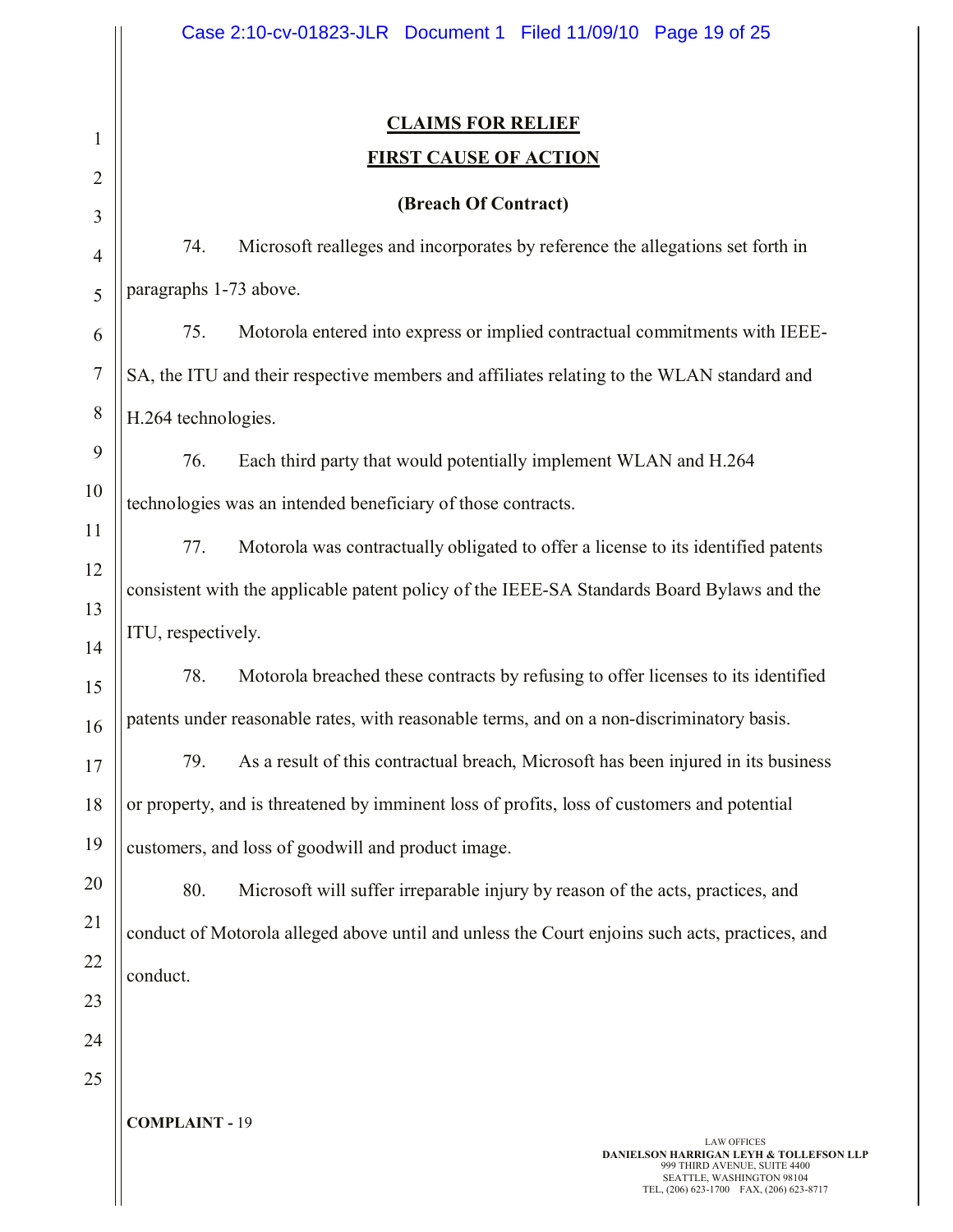# **SECOND CAUSE OF ACTION**

## **(Promissory Estoppel)**

81. Microsoft realleges and incorporates by reference the allegations set forth in paragraphs 1-73.

82. Motorola made a clear and definite promise to potential licensees through its commitments to IEEE and the ITU that it would license identified patents under reasonable rates, with reasonable terms, and on a non-discriminatory basis.

9 10 11 12 83. The intended purpose of Motorola's promises was to induce reliance. Motorola knew or should have reasonably expected that this promise would induce companies producing products in wireless networking and H.264 technologies, like Microsoft, to develop products compliant with the relevant standards.

13 14 15 16 84. Microsoft developed and marketed its products and services in reliance on Motorola's promises, as described above, including making its products and services compliant with WLAN technical standards and including H.264 technologies in various Microsoft product offerings.

85. Motorola is estopped from reneging on these promises to the IEEE and the ITU under the doctrine of promissory estoppel.

86. Microsoft has been harmed as a result of its reasonable reliance on Motorola's promises and is threatened by the imminent loss of profits, loss of customers and potential customers, and loss of goodwill and product image.

23 24 87. Microsoft will suffer irreparable injury by reason of the acts and conduct of Motorola alleged above until and unless the court enjoins such acts, practices and conduct.

25

17

18

19

20

21

22

1

2

3

4

5

6

7

8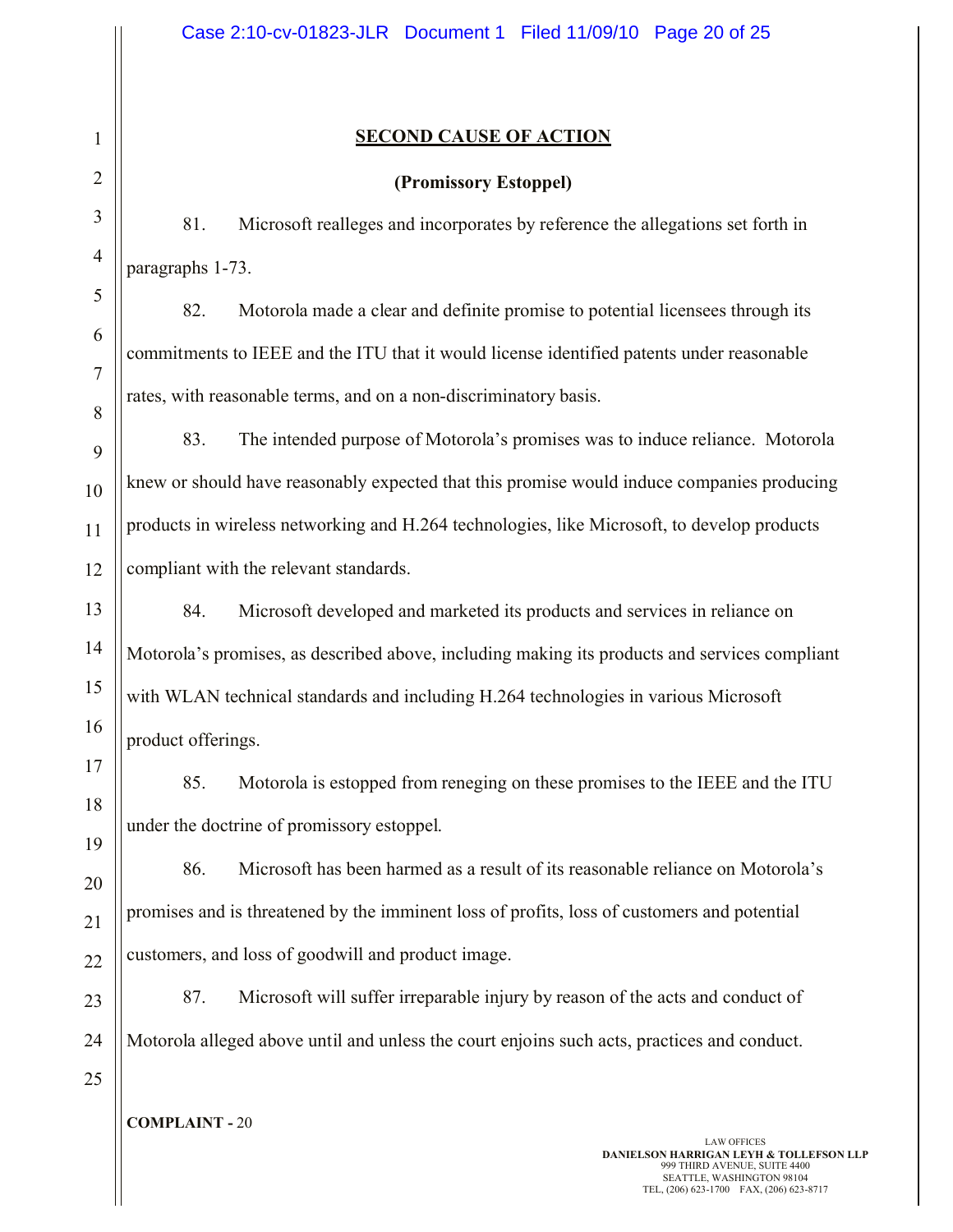# **THIRD CAUSE OF ACTION**

# **(Waiver)**

88. Microsoft realleges and incorporates by reference the allegations set forth in paragraphs 1-73.

89. Motorola expressly stated in its declarations to IEEE and the ITU that it would license its identified patents under reasonable rates and non-discriminatory terms.

90. Through this express statement, Motorola voluntarily and intentionally waived its rights to obtain compensation for its identified patents for the WLAN and H.264 standards other than at reasonable rates and on non-discriminatory terms.

91. Microsoft will suffer irreparable injury by reason of the acts and conduct of Motorola alleged above until and unless the court enjoins such acts, practices, and conduct.

## **FOURTH CAUSE OF ACTION**

**(Declaratory Judgment That Motorola's Offers Do Not Comply with Its Obligations)**

92. Microsoft realleges and incorporates by reference the allegations set forth in paragraphs 1-73.

93. There is a dispute between the parties concerning whether Motorola has offered to license to Microsoft patents consistent with Motorola's declarations and the referenced policy of the IEEE-SA Standards Board and the ITU.

20 21 94. The dispute is of sufficient immediacy and reality to warrant the issuance of a declaratory judgment.

95. Microsoft is entitled to a declaratory judgment that Motorola has not offered license terms to Microsoft conforming to applicable legal requirements.

23 24 25

22

1

2

3

4

5

6

7

8

9

10

11

12

13

14

15

16

17

18

19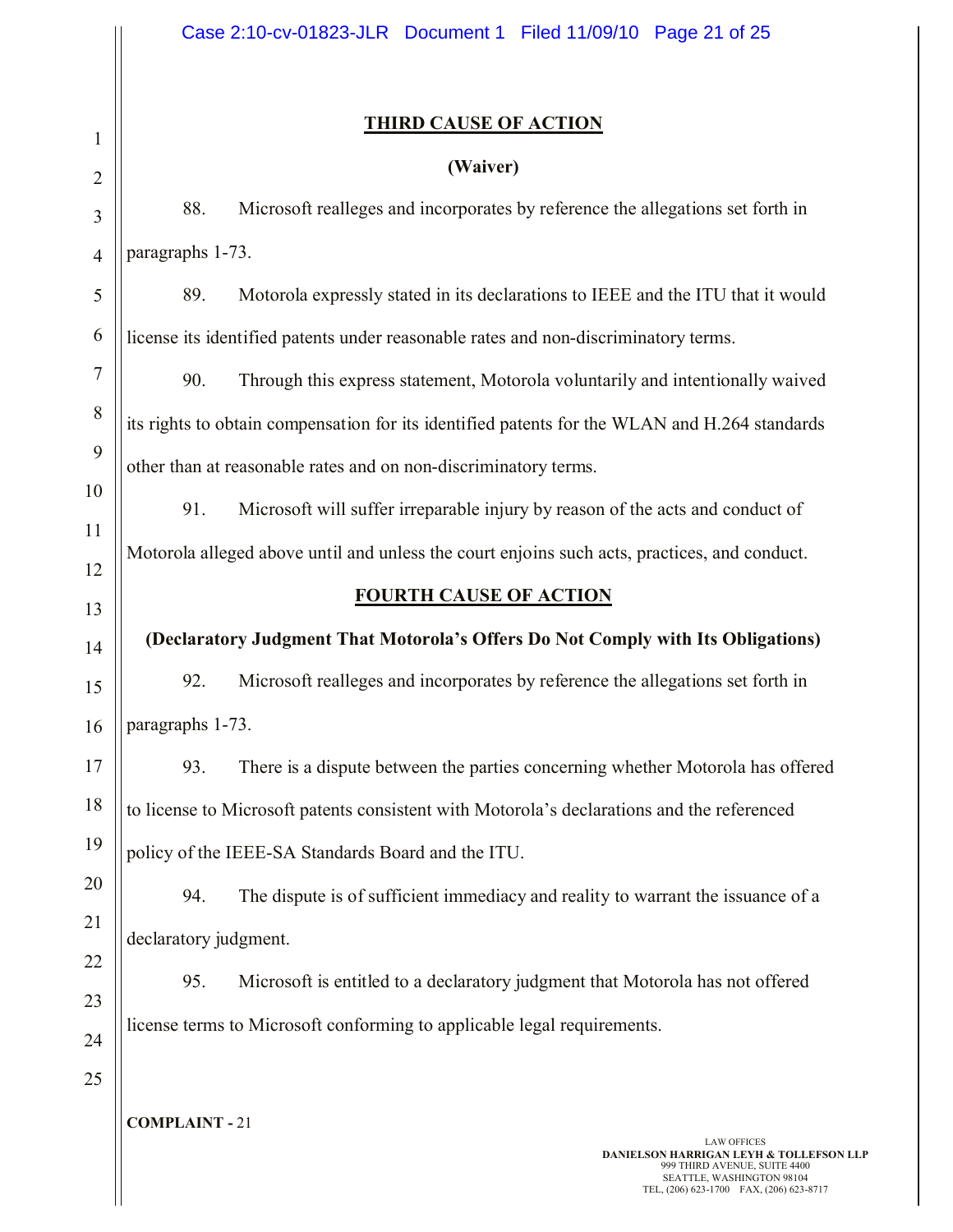|                | Case 2:10-cv-01823-JLR Document 1 Filed 11/09/10 Page 22 of 25                                                  |  |
|----------------|-----------------------------------------------------------------------------------------------------------------|--|
|                |                                                                                                                 |  |
| 1              |                                                                                                                 |  |
| $\overline{2}$ | <b>PRAYER FOR RELIEF</b>                                                                                        |  |
| 3              | WHEREFORE, Microsoft prays for relief as follows:                                                               |  |
| 4              | Adjudge and decree that Motorola is liable for breach of contract;<br>A.                                        |  |
| 5              | Adjudge and decree that Motorola is liable for promissory estoppel;<br><b>B.</b>                                |  |
| 6              | $C$ .<br>Enter judgment against Motorola for the amount of damages that Microsoft                               |  |
| 7              | proves at trial;                                                                                                |  |
| 8              | D.<br>Enter a judgment awarding Microsoft its expenses, costs, and attorneys fees in                            |  |
|                | accordance with Rule 54(d) of the Federal Rules of Civil Procedure;                                             |  |
| 9              | E.<br>Enjoin Motorola from further demanding excessive royalties from Microsoft                                 |  |
| 10             | that are not consistent with Motorola's obligations;                                                            |  |
| 11             | F.<br>Decree that Motorola has not offered royalties to Microsoft under reasonable                              |  |
| 12             | rates, with reasonable terms and conditions that are demonstrably free of any unfair                            |  |
| 13             | discrimination;                                                                                                 |  |
| 14             | G.<br>Decree that Microsoft is entitled to license from Motorola any and all patents                            |  |
| 15             | that Motorola deems "essential" to WLAN technology under reasonable rates, with reasonable                      |  |
| 16             | terms and conditions that are demonstrably free of any unfair discrimination;                                   |  |
| 17             | Decree that Microsoft is entitled to license from Motorola any and all patents<br>Н.                            |  |
| 18             | that Motorola has identified to the ITU in relation to H.264 technology on a non-discriminatory                 |  |
| 19             | basis on reasonable terms and conditions; and                                                                   |  |
| 20             | For such other and further relief as the Court deems just and proper.<br>Ι.                                     |  |
| 21             |                                                                                                                 |  |
| 22             |                                                                                                                 |  |
| 23             |                                                                                                                 |  |
|                |                                                                                                                 |  |
| 24             |                                                                                                                 |  |
| 25             |                                                                                                                 |  |
|                | <b>COMPLAINT - 22</b><br><b>LAW OFFICES</b>                                                                     |  |
|                | <b>DANIELSON HARRIGAN LEYH &amp; TOLLEFSON LLP</b><br>999 THIRD AVENUE, SUITE 4400<br>SEATTLE, WASHINGTON 98104 |  |
|                | TEL, (206) 623-1700 FAX, (206) 623-8717                                                                         |  |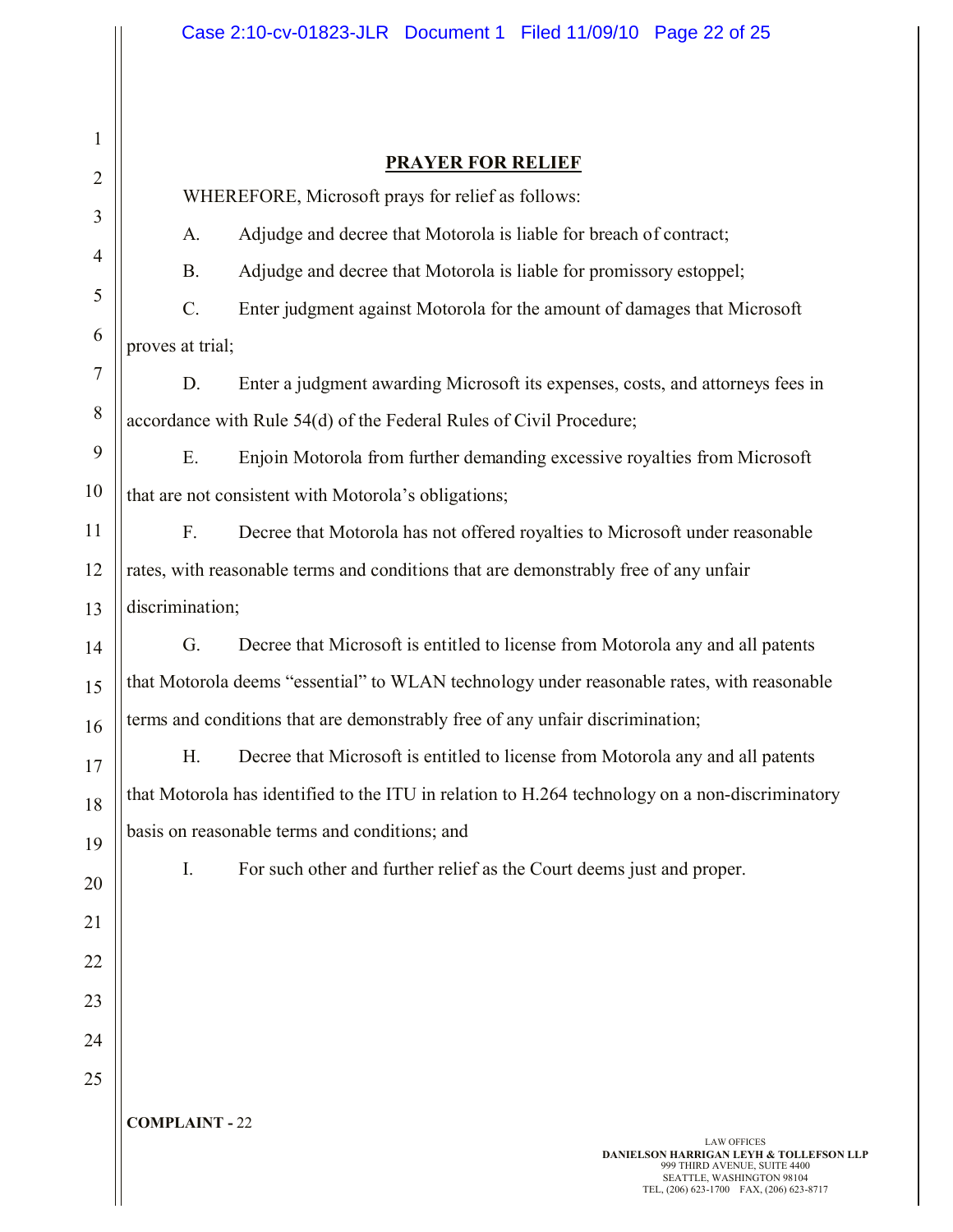|                | Case 2:10-cv-01823-JLR Document 1 Filed 11/09/10 Page 23 of 25                                                                                             |
|----------------|------------------------------------------------------------------------------------------------------------------------------------------------------------|
|                |                                                                                                                                                            |
| 1              | DATED this 9 <sup>th</sup> day of November, 2010.                                                                                                          |
| $\overline{2}$ | DANIELSON HARRIGAN LEYH & TOLLEFSON LLP                                                                                                                    |
| 3              |                                                                                                                                                            |
| $\overline{4}$ | By ___ /s/ Shane P. Cramer                                                                                                                                 |
| 5              | Arthur W. Harrigan, Jr., WSBA #1751<br>Christopher Wion, WSBA #33207                                                                                       |
| 6              | Shane P. Cramer, WSBA #35099                                                                                                                               |
| $\overline{7}$ | T. Andrew Culbert                                                                                                                                          |
| 8              | David E. Killough<br>MICROSOFT CORPORATION                                                                                                                 |
| 9              | 1 Microsoft Way<br>Redmond, WA 98052                                                                                                                       |
| 10             | Phone: 425-882-8080                                                                                                                                        |
| 11             | Fax: 425-869-1327                                                                                                                                          |
| 12             | John W. McBride, of Counsel<br>David T. Pritikin, of Counsel                                                                                               |
| 13             | Richard A. Cederoth, of Counsel<br>Douglas I. Lewis, of Counsel                                                                                            |
| 14             | <b>SIDLEY AUSTIN LLP</b>                                                                                                                                   |
| 15             | One South Dearborn<br>Chicago, IL 60603                                                                                                                    |
| 16             | Phone: 312-853-7000<br>Fax: 312-853-7036                                                                                                                   |
| 17             | Brian R. Nester, of Counsel                                                                                                                                |
| 18             | Kevin C. Wheeler, of Counsel<br><b>SIDLEY AUSTIN LLP</b>                                                                                                   |
| 19             | 1501 K Street NW                                                                                                                                           |
| 20             | Washington, DC 20005<br>Telephone: 202-736-8000                                                                                                            |
|                | Fax: 202-736-8711                                                                                                                                          |
| 21             | Counsel for Plaintiff Microsoft Corp.                                                                                                                      |
| 22             |                                                                                                                                                            |
| 23             |                                                                                                                                                            |
| 24             |                                                                                                                                                            |
| 25             |                                                                                                                                                            |
|                | <b>COMPLAINT - 23</b><br><b>LAW OFFICES</b>                                                                                                                |
|                | <b>DANIELSON HARRIGAN LEYH &amp; TOLLEFSON LLP</b><br>999 THIRD AVENUE, SUITE 4400<br>SEATTLE, WASHINGTON 98104<br>TEL, (206) 623-1700 FAX, (206) 623-8717 |
|                |                                                                                                                                                            |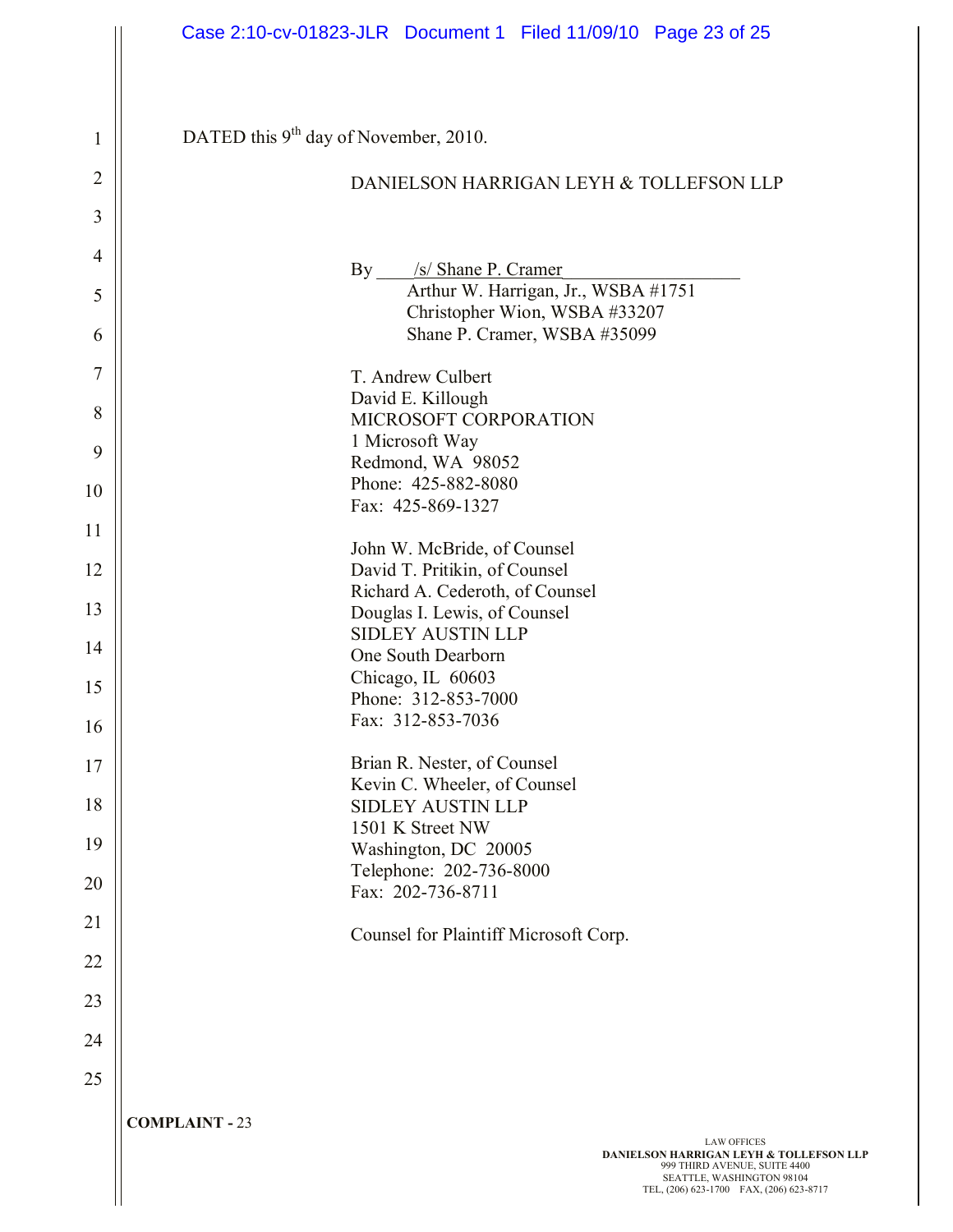Case 2:10-cv-01823-JLR Document 1 Filed 11/09/10 Page 24 of 25

المواطن والمتهمين المعاون والمنافسين المتحدة المنادي المتحدة والمتحدة المتحدة المتحدة المتحدة المتحدة

 $\frac{1}{\sqrt{2\pi} \sqrt{2}} \frac{1}{\sqrt{2\pi}} \frac{1}{\sqrt{2\pi}} \frac{1}{\sqrt{2\pi}} \frac{1}{\sqrt{2\pi}}$ 

# APPENDIX A